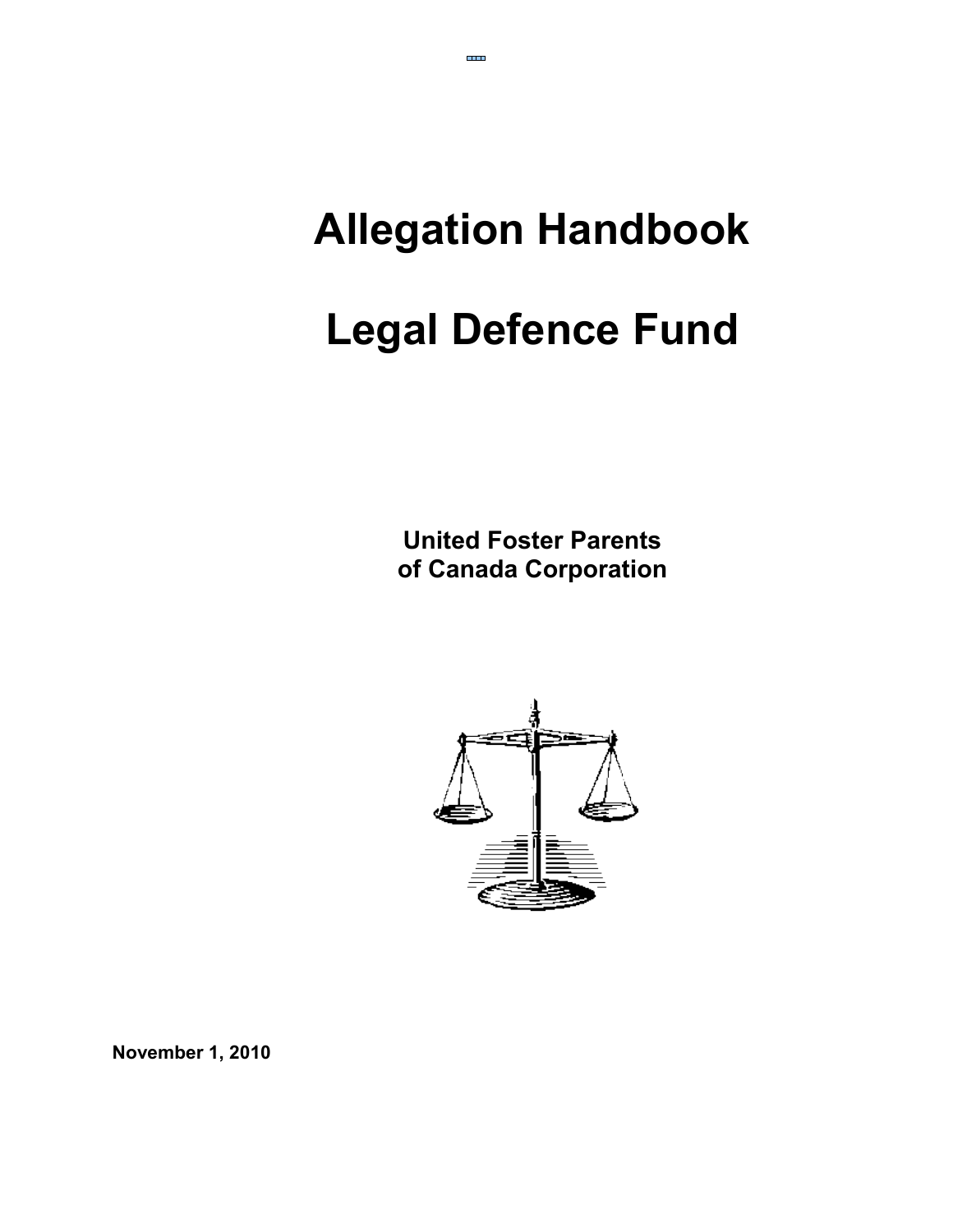# **Table of Contents**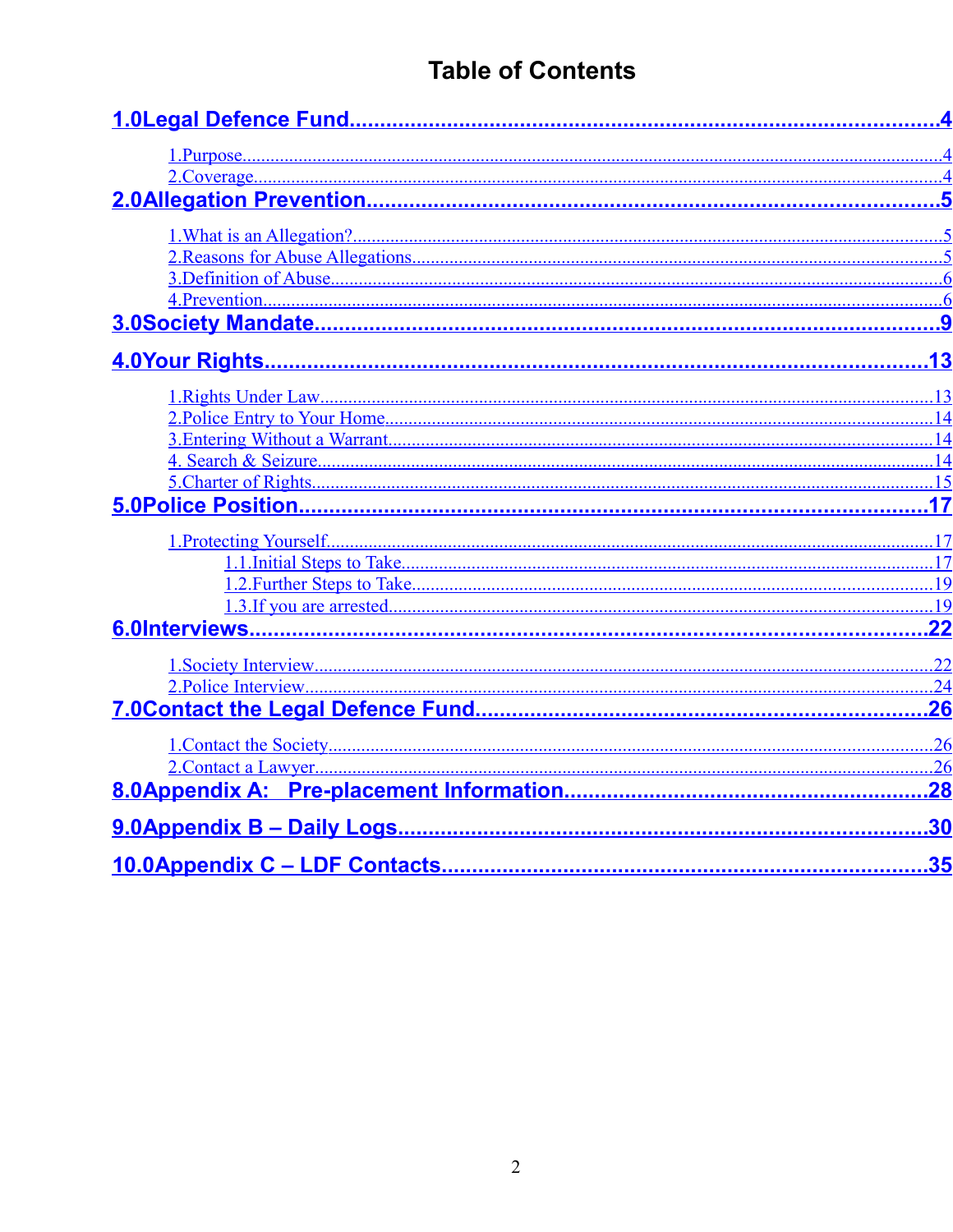# <span id="page-2-0"></span>**1.0 Legal Defence Fund**

## <span id="page-2-2"></span>**1. Purpose**

The Legal Defence Fund allows members to obtain legal advice and/or legal services to defend against allegations of wrong doing. Foster children, biological parents, community members and Children's Aid Societies, (CAS) have made allegations of abuse. Allegations have resulted in criminal prosecution. Mental, physical or sexual abuses have been the basis of the allegations. These allegations are not limited to the Foster Parents. Their immediate family members (living in the home), relations and/or care givers and/or babysitters as they provide foster care can also be the subject of allegations of abuse.

## <span id="page-2-1"></span>**2. Coverage**

The Legal Defence Fund, (Fund) is accessible by current and retired members, of United Foster Parents of Canada Corporation (UFPCC) who contribute or have contributed to the Fund. The Fund augments insurance coverage provided by Children's Aid Societies, (CAS).

CAS funds are available in the event of prosecution and/or civil suits arising from the care of CAS foster children. The Cowan Group (the CAS Insurance Carrier) covers any criminal charges that are incurred by Foster Parents, however only the Foster parents are covered. Cowan will reimburse expenses as incurred, after you have been charged, to cover an ongoing case up to \$100,000 per occurrence and \$500,000 for all cases in one year. The insurance covers CAS employees, Board Members, Foster Parents and Volunteers. Cowan also covers civil cases with the exception of sexual charges.

The Legal Defence Fund provides access to financial aid on behalf of a Member if charges are laid or appears likely to be laid or if a member needs a Lawyer's presence at an initial police interview. The fund also provides financial assistance for advice, emotional support and counselling where required.

The Cowan Group does not cover biological/adopted children, babysitters or other care givers in a foster parent's home. Cowan does not cover pre-charge advice from a lawyer nor will they provide any funds in a civil suit where there is a sexual charge. If you appeal a sexual case and are found innocent Cowan still does not cover costs. The Legal Defence Fund covers all of the above.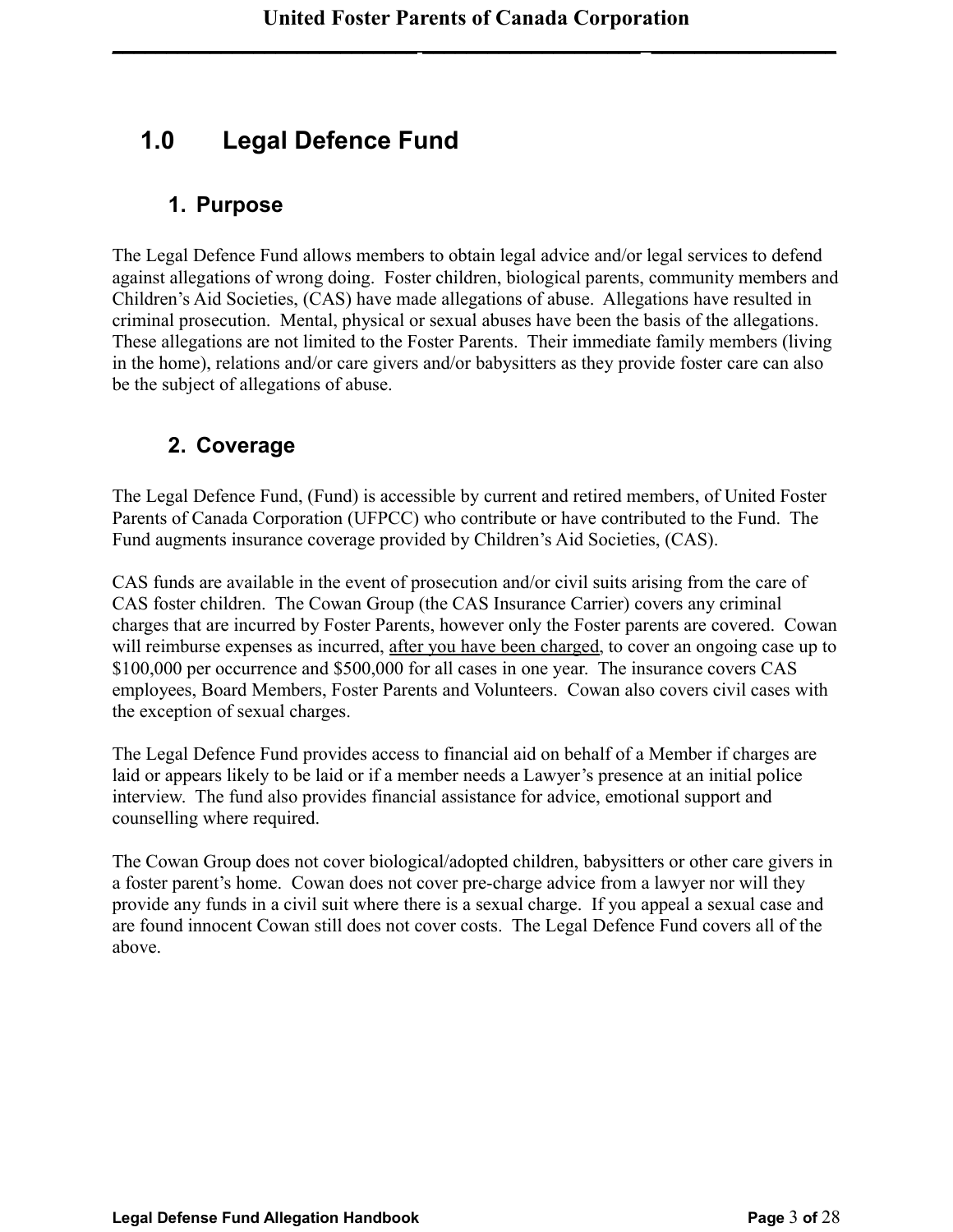# <span id="page-3-2"></span><span id="page-3-1"></span>**2.0 Allegation Prevention**

# **1. What is an Allegation?**

An Allegation is a statement or suggestion made by an individual about another person with respect to abusive behaviour as defined under the Child and Family Services Act.

# <span id="page-3-0"></span>**2. Reasons for Abuse Allegations**

- $\triangleright$  Actual abuse has occurred.
- $\blacktriangleright$
- > Language is misinterpreted.
- $\blacktriangleright$
- $\triangleright$  Memories are confused with the present.
- $\blacktriangleright$
- $\triangleright$  Body language is misinterpreted.
- $\blacktriangleright$
- $\triangleright$  The child/youth wants to break the placement and may not tell the truth.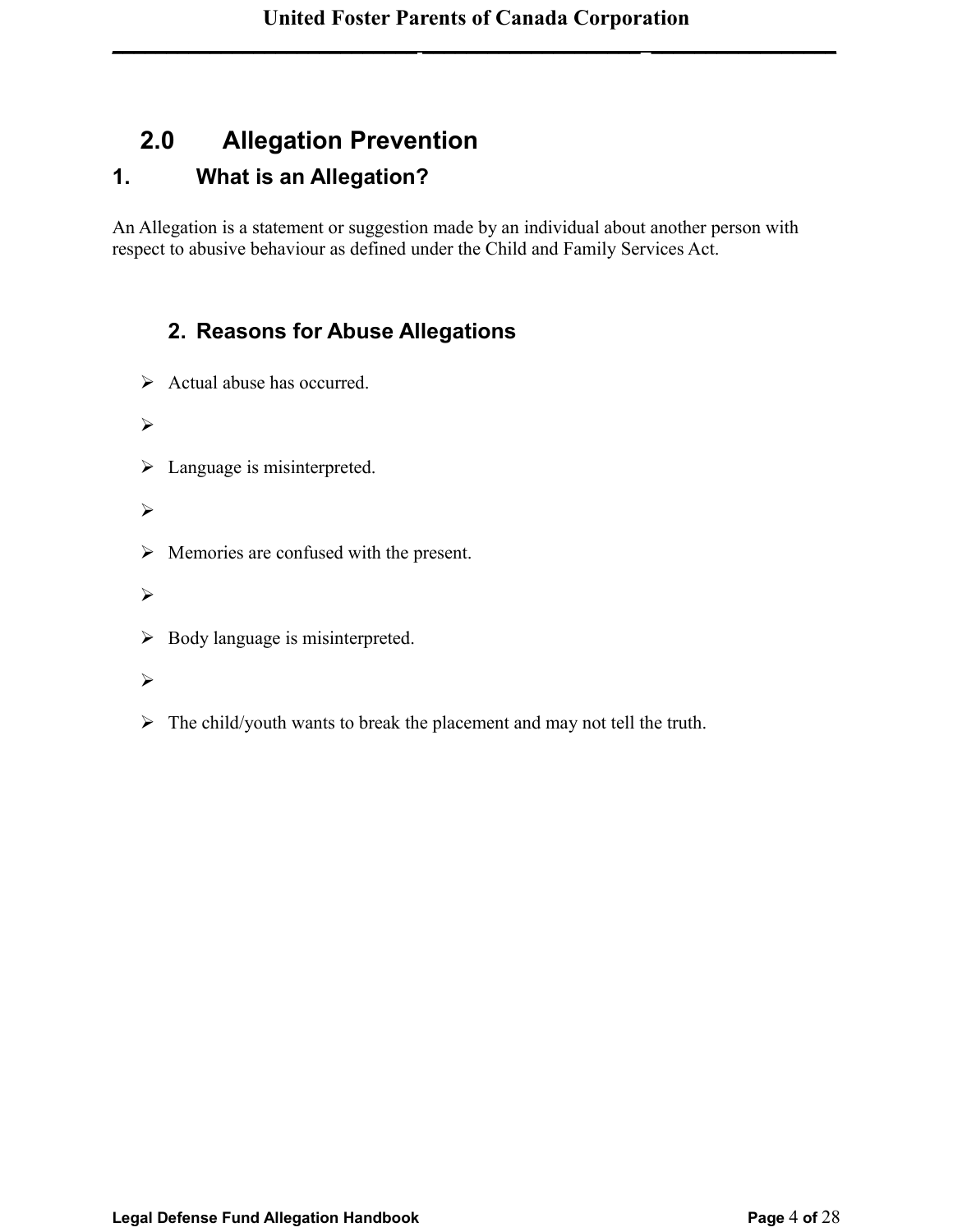## <span id="page-4-0"></span>**3. Definition of Abuse**

| <b>Types of Abuse</b>                | <b>Definition / Examples</b>                                                                                                                                                                                    |
|--------------------------------------|-----------------------------------------------------------------------------------------------------------------------------------------------------------------------------------------------------------------|
| <b>Abusive Physical Punishment</b>   | Generally unacceptable or inappropriate<br>modes of physical punishment.<br>Use of generally acceptable modes of physical<br>punishment, which are overdone, prolonged<br>unduly or if excessive force is used. |
| <b>Abusive Physical Punishment</b>   | Examples: beating, shaking, slapping or<br>whipping, hitting with a fist, kicking, biting,<br>twisting, dropping, bludgeoning, burning,<br>scalding, poisoning, suffocating, using<br>weapons.                  |
| <b>Sexual Abuse Allegations</b>      | Allegations come from inappropriate:<br>boundary issues, language, bedroom issues,<br>touching, looking, hugging, clothes issues,<br>gestures, games or physical activities.                                    |
| <b>Psychological/Emotional Abuse</b> | Symptoms of emotional abuse may include:<br>anxiety; depression; withdrawal; self<br>destructive or aggressive behaviour; delayed<br>development.                                                               |

For foster parents, if any of their actions or failure to act cause some of the above symptoms there may be reasonable grounds for an allegation of abuse. The abuse would typically involve sustained actions by the foster parent, notwithstanding that many children in care exhibit some of these descriptors as they come into care.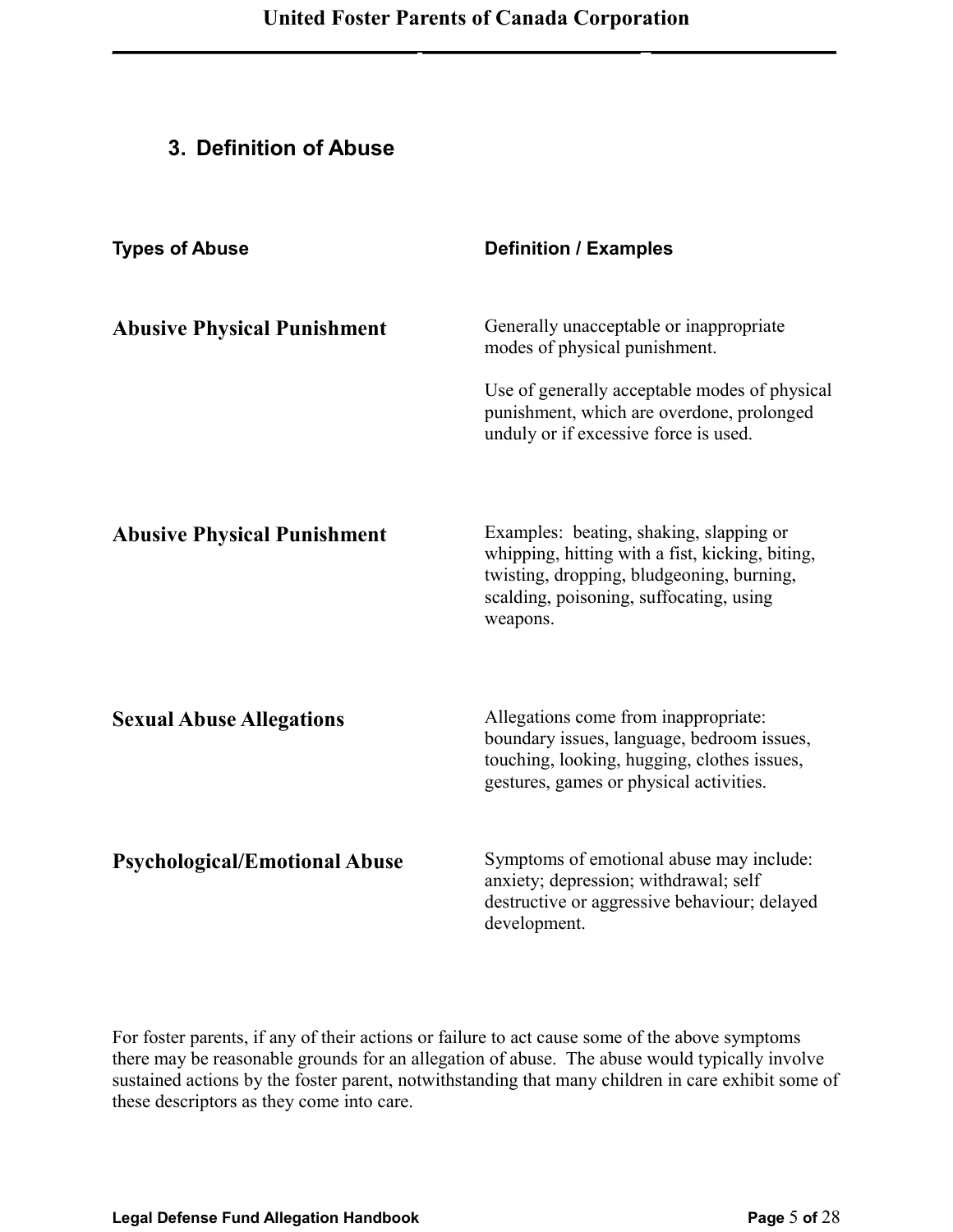## <span id="page-5-0"></span>**4. Prevention**

The best and surest way to protect your self from allegations is to limit the circumstances in which allegations may occur. Develop your own practices and follow them.

The following suggestions and guidelines may help in preventing Allegations. The information comes from safeguarding Courses developed by the Canadian Foster Families Association (CFFA) and from the Foster Parent Society of Ontario, FPSO Booklet 2004; Safe Guarding Children & Foster Families

- *A.* Participate in any training that is available on working with children and youth who have been physically, emotionally or sexually abused. It is important that both parents participate in the training sessions, not just one.
- *B.* Obtain all applicable information you can on a child prior to placement. This includes copies of all reviews that pertain to your child. If your worker does not give you the information, then ask for it. Should a worker be unwilling to give you the information, ask their supervisor.

Pre-placement information is necessary to enable you to adequately assess your home's ability to foster this child at this time. When a child first comes into care this information may not be available but it should be provided on a timely basis.

Refer to Appendix A, (page 18) for the data that should be included in the pre-placement information.

*C.* Keep a daily log of significant events that occur in your house. Keeping daily records allows you to review situations, provides your child's social worker with additional information that can help in decisionmaking, maintains a record of accidents, fights or disagreements and allows you to maintain a record of how you handled these situations. Recording should include both positive and negative situations that your children have encountered each day. Your log should also keep a list of all people who visit you during a given day. Encourage your child to keep his/her own daily log or journal. Keep in mind that you still must report any significant incidents.

Refer to Appendix B, (page 20) for the data that should be included in the daily logs.

NOTE: Try to be as professional as possible when writing them and take advantage of any training. Daily logs are subpoenaed.

#### **When in Doubt, Do Not Leave it Out!**

*D.* Build and maintain a support system. As a foster family you need better support systems than most people do. You have many additional pressures caused by the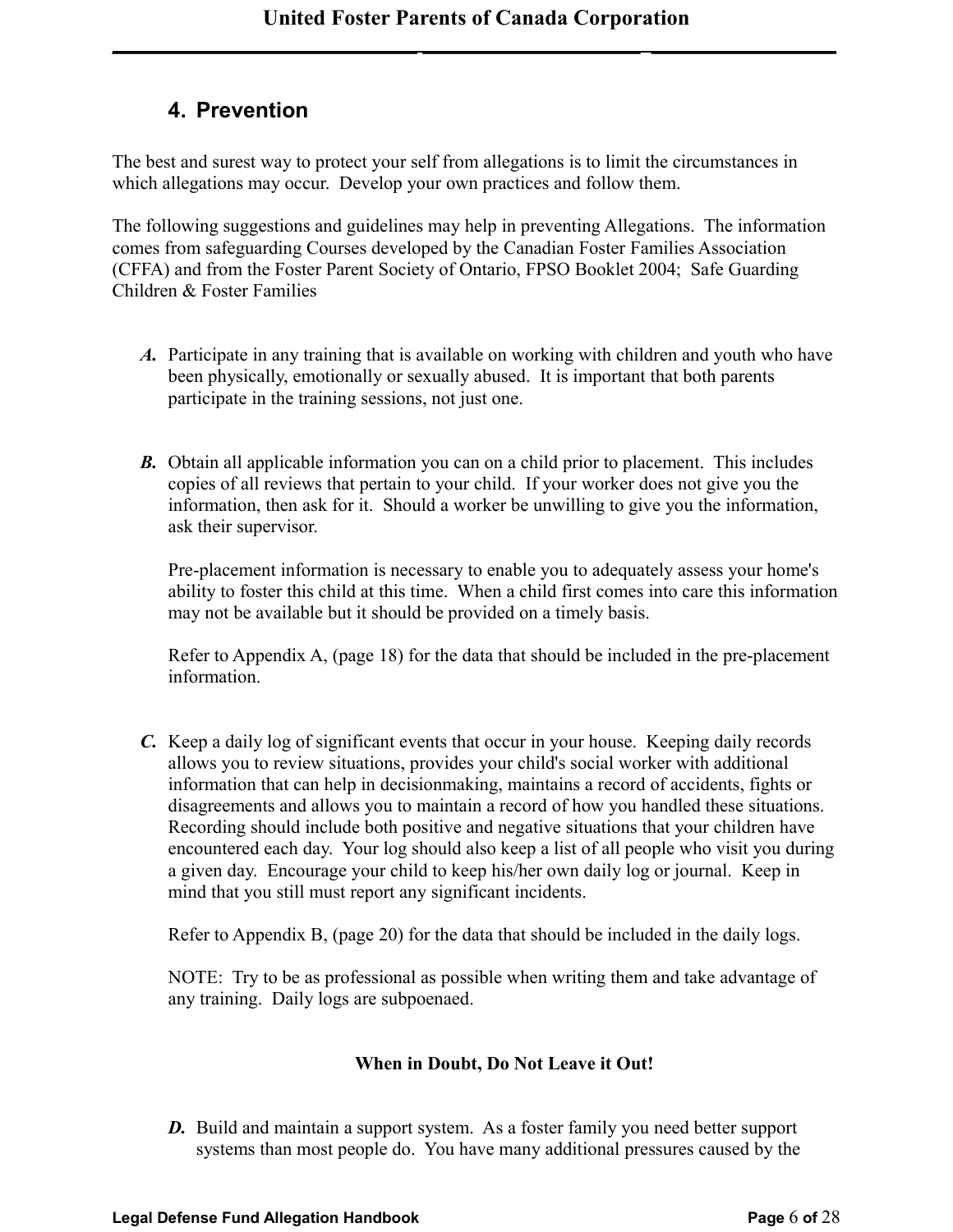problems of the children you may have, disrupted family dynamics and difficulties that may arise in dealing with the social worker or the child welfare agency/department.

- *E.* Obtain a copy of your agency/department's procedures for handling allegations of abuse, particularly those related to foster care.
- *F.* Open communication is important. Make sure that you keep your social worker informed of significant events such as all illness, selfinjury, or injuries due to fights or falls. Report any changing dynamics in the foster family to your worker. For examples: illness of one foster parent or behaviour changes in the foster child. If your foster child has a problem, let the child's social worker know as soon as possible. Make sure you keep a record in your daily log of what you talked about with your worker (times, days, topics, etc.). Check to see that your worker correctly interpreted what you said. Keep a copy of all annual assessments and documentation pertaining to your home.
- *G.* Have house rules for everyone particularly when dealing with foster children who are sexually aware or have been sexually abused. These rules should include privacy, night dress, etc. Each child should have a copy of these rules to keep.
- *H.* Do not leave your children or other children alone without an appropriate and authorized adult present. Make sure you know your agency/department's regulation on who constitutes an authorized adult. Try to have a third person with you when transporting a child.
- *I.* Make sure you have an uptodate list of your foster family association's emergency contact people.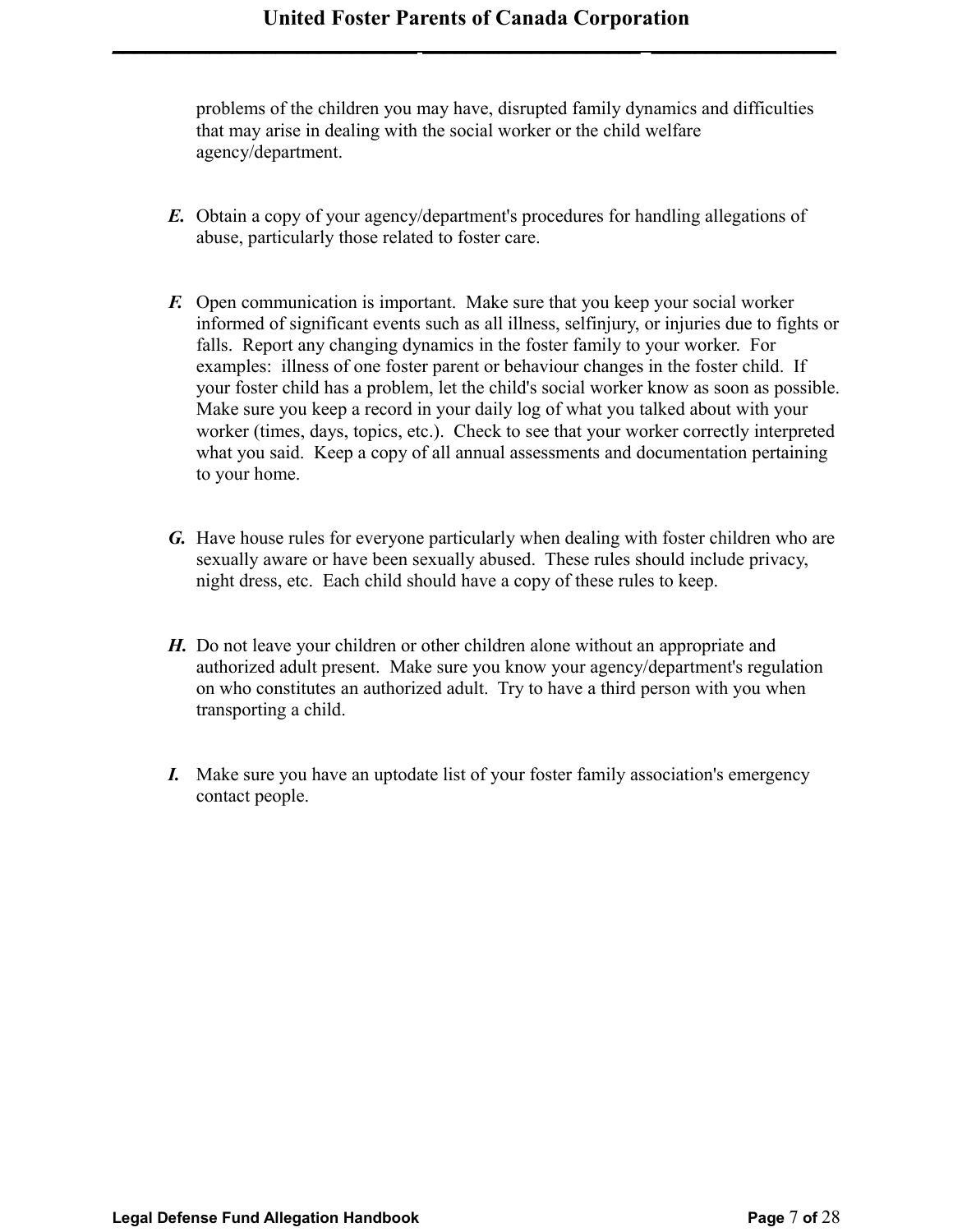# <span id="page-7-0"></span>**3.0 Society Mandate**

When a child makes an allegation, the Society has no choice but to initiate an investigation. The first concern is the safety of the child or all the children in the home. Under these circumstances the Society has to assess and evaluate the situation. They will question the other children in the home, including any biological children. You may not know that an investigation is on going, this is dependant on the nature of the allegation. The Society usually has to inform you that an investigation is underway but at their discretion, usually within 48 hours. Some Societies will inform you immediately if an investigation is underway. Know your Society's policies and procedures.

There have been a number of changes in the Societies' investigation procedures as a result of the Child Welfare Transition Initiative. The Differential Response Model is one of the components that will directly affect investigations of foster parents. The changes were initiated to assist foster parents through the difficult stresses involved in an investigation.

The Society has the right to enter your home to remove the children and possibly your biological children if it believes that the children are at imminent risk. The Society may come to interview you. You will likely have signed a Service Contract, in which you have agreed to co-operate with the Society.

We strongly recommended that you have an advocate present in all interviews with the Society. If your FPA and Society have initiated an advocate system, use the services of the advocate. If there is no advocate you should either call the LDF representative for your area or have a third party present (friend, another foster parent or a lawyer).

We recommend you take notes and even tape record the conversation. If the Society staff shows up at your door unannounced, ask them why they are there. If you find out that you are under investigation and the Society wants to interview you then you may cooperate with them. It may be that they need your input to resolve a situation. However, ask them the nature of the investigation. If they will not tell you then you need to protect yourself. The Society will interview you separately from your partner.

# **Process used by CAS when an allegation occurs**

Intake receives a phone call indicating an abuse has occurred.

Abuse can be physical, emotional, sexual, other

The call can come from: A Society worker; a foster parent; a child; a relative; a neighbour; someone in the public; a biological parent; a police officer; a teacher; a minister.

Intake phones an intake worker who then calls a supervisor. A decision is made as to the response time either 24 hours or 7 days.

The child's resource worker is called and the FPA advocate **should** be contacted as well.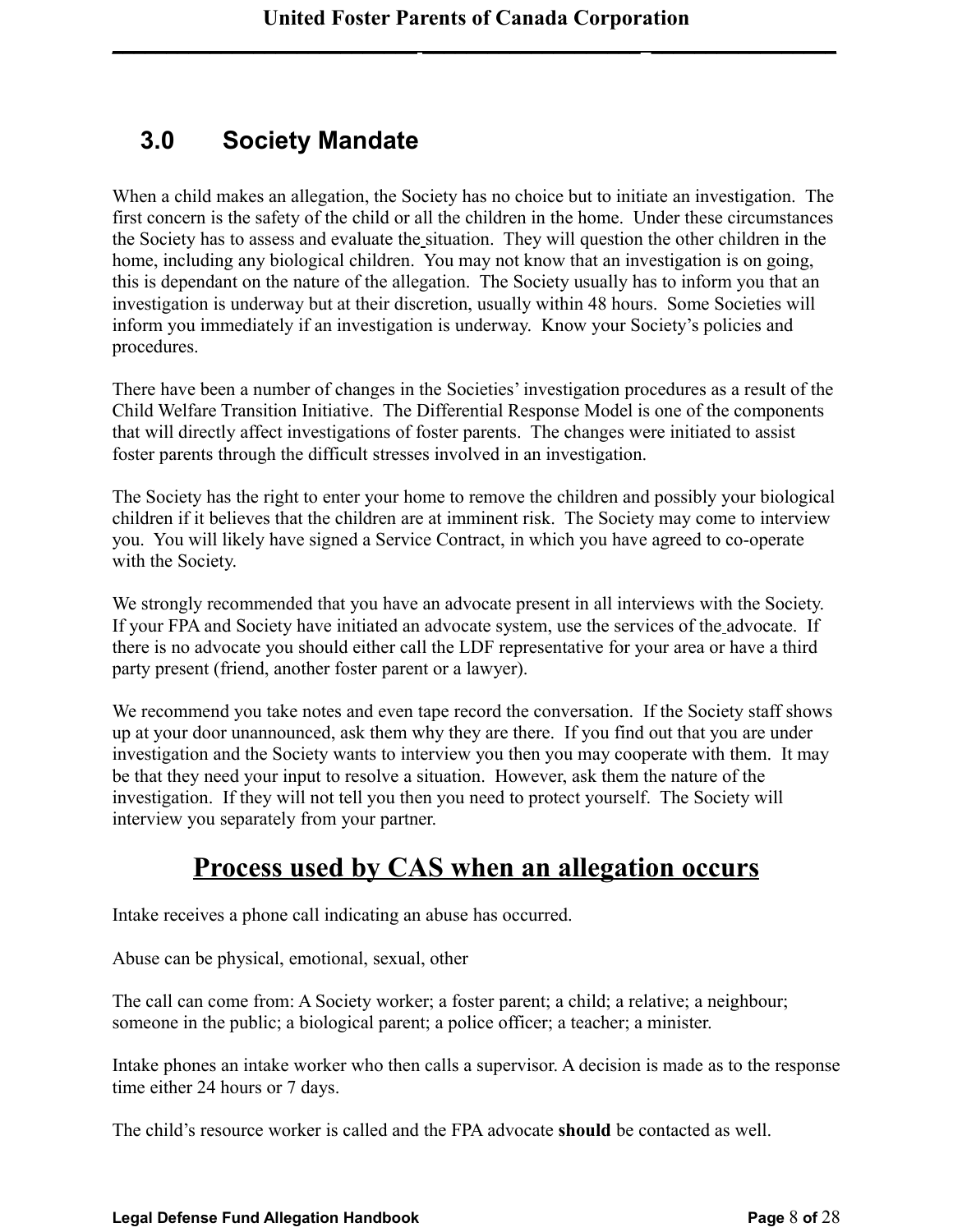Intake worker interviews the primary participants.

Information gathering and fact finding by CAS can include interviewing other children in the home including biological children, past children in the home, teachers, anyone who may have input in the case.

The foster parents, depending on the nature of the complaint, are interviewed separately.

At this point, an outcome meeting is held by the CAS. Any children's worker who knows the family, the resource worker, his/her supervisor, intake worker, his/her supervisor, the advocate and a manager are present at the meeting.

A judgment call is made as to the type, severity and extent of the abuse.

If the trigger line has been reached, the police are called. The CAS contacts the police. This action by CAS changes the nature of the allegation and the interviewing procedure since criminal charges may be forthcoming. The police will interview the child with the CAS worker present to reduce the number of interviews for the child. At this point the police set the schedule.

The interview with the foster parents and the advocate is an attempt to discover the practices in the home. The intake worker usually does not know the family and while this has its pros and cons, a third party view may be less biased.

Questions include: supervision of children; how issues are resolved; how discipline is handled; who administers discipline; who does what routines; who baby sits; who is in control of the house etc.

A picture of how the house operates is elicited from both foster parents and children.

Each CAS has policies on how they deal with an allegation. As well, they will provide the foster parents with support.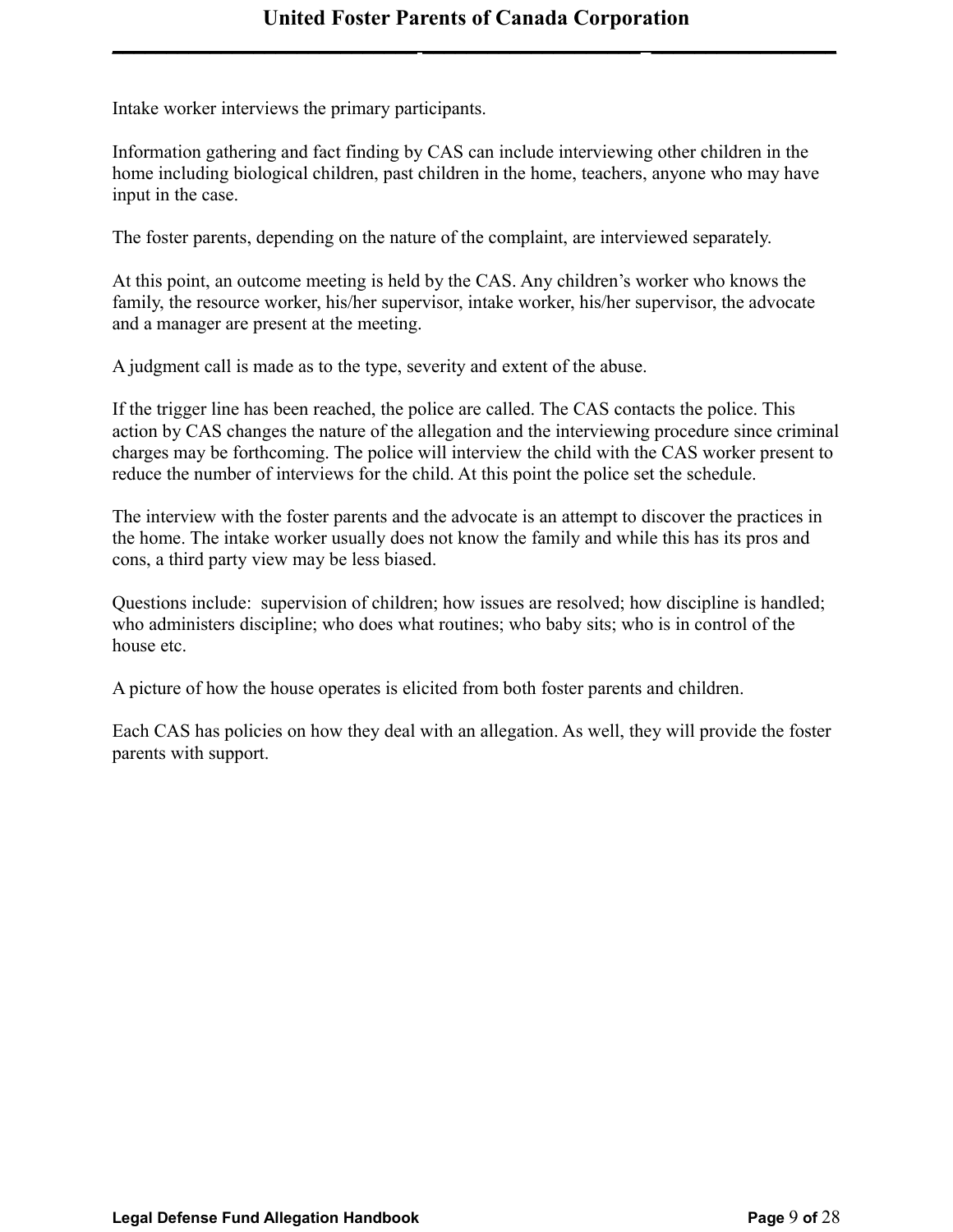The thrust of this Handbook is to deal with possible criminal charges.

**Be very careful what you say.**

**Remember you do not have to surrender your Rights as a Citizen of Canada.**

**If the Society will not tell you the nature of the investigation your need to cooperate diminishes.**

**Section 4 explains your rights.**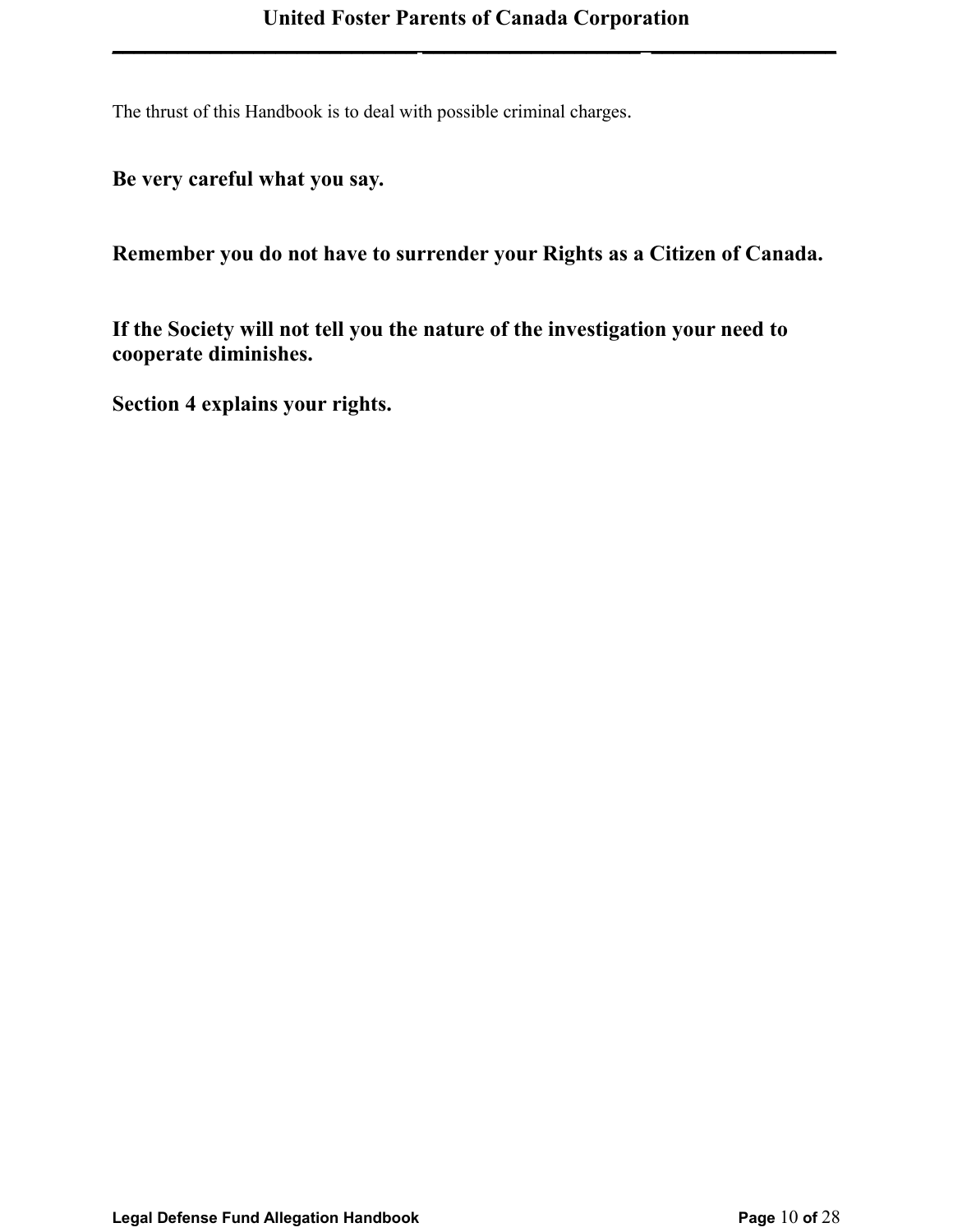# <span id="page-10-1"></span>**4.0 Your Rights**

## <span id="page-10-0"></span>**1. Rights Under Law**

Even though you may have signed a Service Agreement to co-operate with Police and CAS in the event of an allegation, this **DOES NOT** remove your Rights under the Canadian Charter of Rights & Freedoms. Refer to Section 4.5 on page 10 for a description of your rights under the Charter of Rights.

**You have the Right to Counsel – Use It** - Do not talk to a Police Officer without first obtaining *sound* Legal Advice.

**You have the Right to Remain Silent – Use It** - Do not answer questions about the investigation without first speaking to a Lawyer of YOUR choice. You will be required to give the Police basic information about yourself, such as your name, address & Date of Birth.

**On the advice of our criminal lawyers**, if you find yourself in a police station and you are being interviewed by the police be aware that in **most cases** to date where a foster parent was asked to come to the station to 'clear up' a situation the foster parent was charged.

The police must enter into evidence your entire statement.

More damaging however, is the fact that if you explain your side of the case and it is inculpatory, the police and the crown attorney will use that information against you as they now know what your defence will be.

**There is no upside to a police interview for a foster parent.**

**We cannot stress enough to remain silent no matter what interviewing techniques the police use.**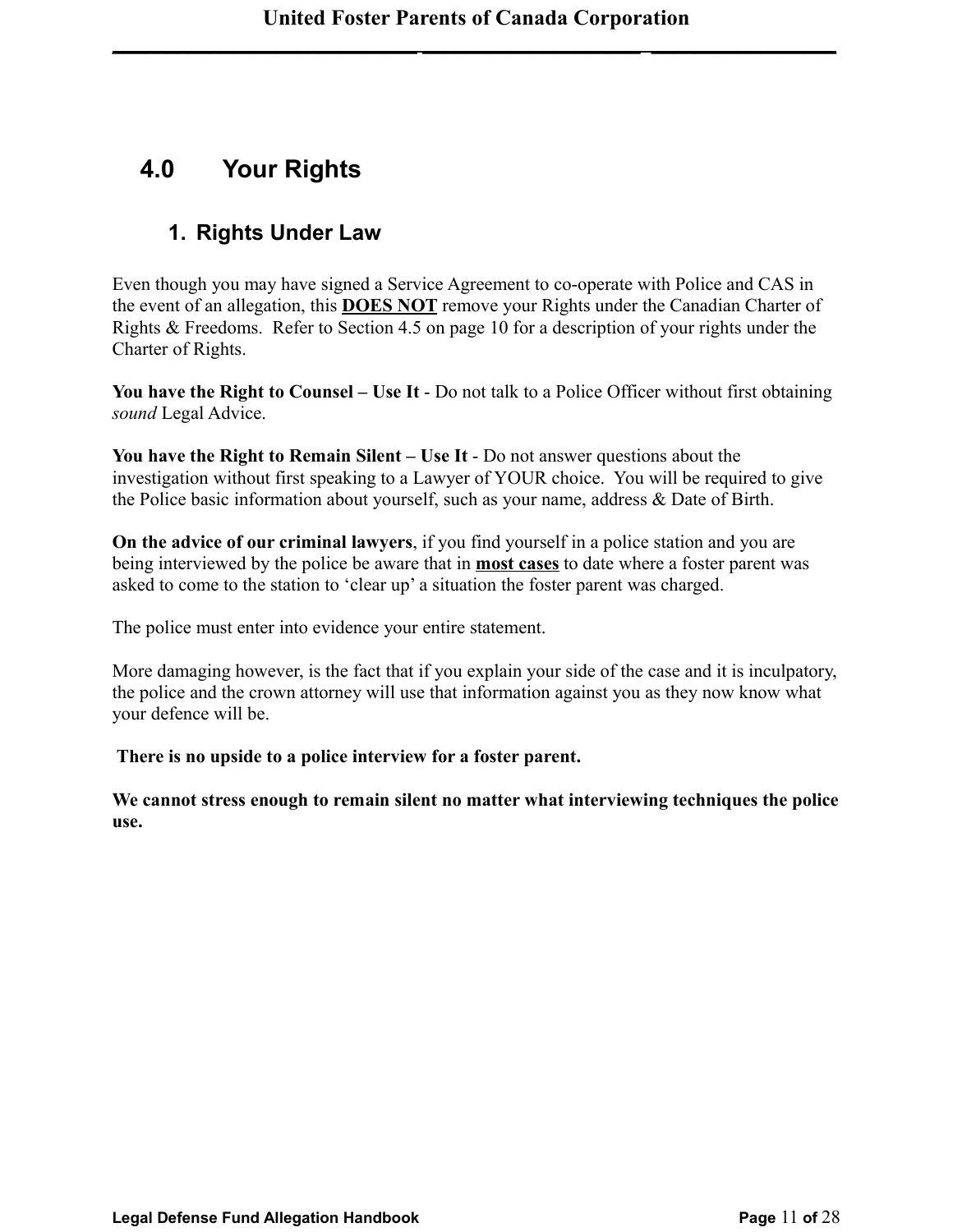# <span id="page-11-2"></span>**2. Police Entry to Your Home**

On May 22nd, 1997, the Supreme Court of Canada delivered its decision on *R. v. Feeney.* The Court ruled that, as a general rule, police required a warrant to enter a private dwelling to arrest someone. The decision overturned existing case law that did not require the police to obtain a warrant to enter if the arresting officer had reasonable grounds to arrest someone and, prior to entering, indicated his or her presence, authority and reason for entry. The Supreme Court of Canada found that, according to the Charter, the privacy rights of Canadians were not adequately protected when a warrant was not obtained.

# <span id="page-11-1"></span>**3. Entering Without a Warrant**

The bill allows peace officers to enter a private dwelling without a warrant in "exigent" or pressing circumstances where it is not feasible to obtain one. These include, but are not limited to, situations where:

- $\triangleright$  There is a reasonable suspicion that entry is necessary to prevent imminent bodily harm or death to anyone.
- $\blacktriangleright$
- $\triangleright$  There are reasonable grounds to believe that entry is necessary to prevent imminent loss or destruction of evidence.

## <span id="page-11-0"></span>**4. Search & Seizure**

If you are arrested, you will be searched and possibly the immediate area around you. You may be strip searched if you are charged and held for a Show Cause Hearing. There are limited circumstances where you will be strip searched, especially given the type of allegations that foster parents could be charged with. Case Law has determined this as justifiable and necessary.

 $\triangleright$  The Police do not have the right to enter and search your home (under normal circumstances) without a warrant. The Police **do have the right** to seize items in plain view, if they pertain to a criminal offence; *this is why you do not invite them into your home*.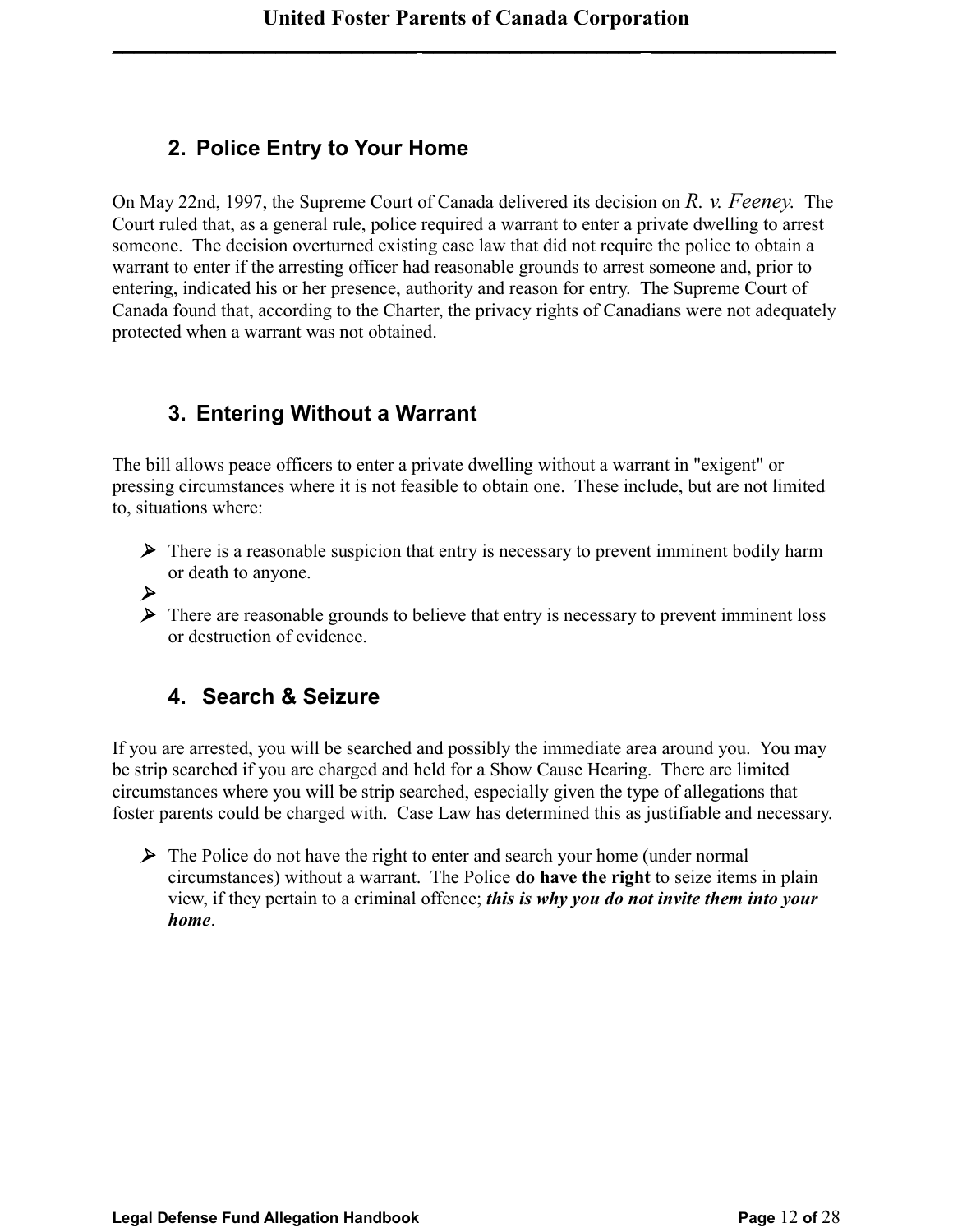# <span id="page-12-0"></span>**5. Charter of Rights**

| Life, liberty and<br>security of person | 7.  | Everyone has the right to life, liberty and security of person and<br>the right not to be deprived thereof in accordance with the<br>principals of fundamental justice                                                                                                                                                                                          |  |  |
|-----------------------------------------|-----|-----------------------------------------------------------------------------------------------------------------------------------------------------------------------------------------------------------------------------------------------------------------------------------------------------------------------------------------------------------------|--|--|
| Search or<br>seizure                    | 8.  | Everyone has the right to be secure against unreasonable search<br>or seizure                                                                                                                                                                                                                                                                                   |  |  |
| Detention or<br>imprisonment            | 9.  | Everyone has the right not to be arbitrarily detained or<br>imprisoned.                                                                                                                                                                                                                                                                                         |  |  |
| Arrest or detention                     | 10. | Everyone has the right on arrest or detention:<br>to be informed promptly of the reasons therefore:<br>a)<br>b)<br>to retain and instruct counsel without delay and to be<br>informed of that right: and <i>opus</i> and to be released if the<br>detention is not lawful:<br>to have the validity of the detention determined by way of<br>c)<br>habeas corpus |  |  |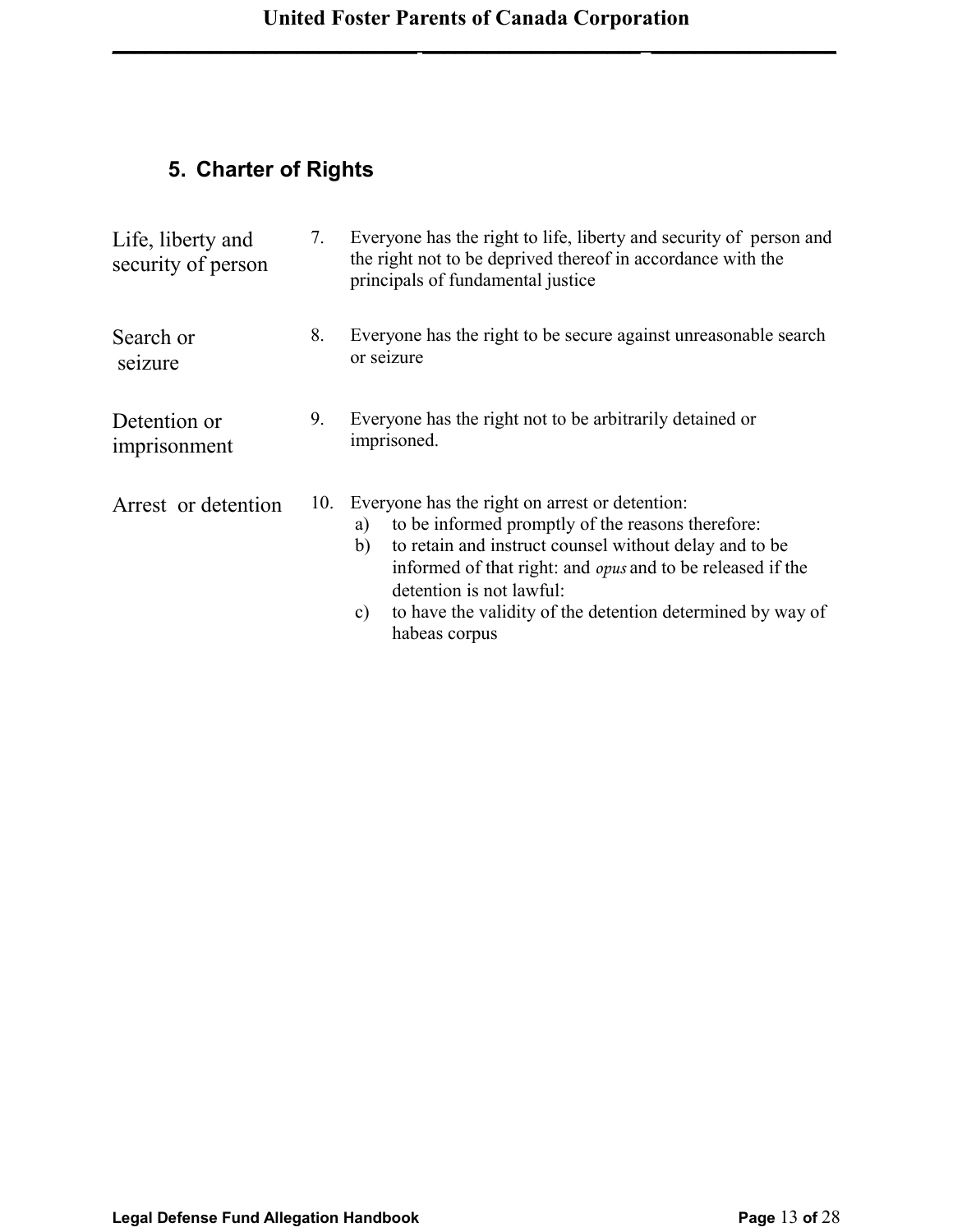| Proceedings in<br>criminal and penal<br>matters | 11. | Any person charged with an offence has the right:<br>a) to be informed without reasonable delay of the specific<br>offence;<br>to be tried within a reasonable time;<br>b)<br>c) not to be compelled to be a witness in proceedings against that<br>person in respect of the offence;<br>$\rm d)$<br>to be presumed innocent until proven guilty according to<br>law in a fair and public hearing by an independent and<br>impartial tribunal;<br>e) not to be denied reasonable bail without just cause;<br>f) except in the case of an offence under military law tried before<br>a military tribunal, to the benefit of trial by jury where the<br>maximum punishment for the offence is imprisonment for<br>five years or a more severe punishment;<br>not to be found guilty on account of any act or omission<br>g)<br>unless, at the time of the act or omission, it constituted an<br>offence under Canadian or international law or was<br>criminal according to the General principals of law<br>recognized by the community of Nations;<br>h)<br>if finally, acquitted of the offence not to be tried for it again<br>and if finally found guilty and punished for the offence, not<br>to be tried or punished for it again; and if found guilty of<br>the offence and if the punishment for the offence has been<br>varied between the time of commission and the time of<br>sentencing, to the benefit of the lesser punishment. |  |
|-------------------------------------------------|-----|-----------------------------------------------------------------------------------------------------------------------------------------------------------------------------------------------------------------------------------------------------------------------------------------------------------------------------------------------------------------------------------------------------------------------------------------------------------------------------------------------------------------------------------------------------------------------------------------------------------------------------------------------------------------------------------------------------------------------------------------------------------------------------------------------------------------------------------------------------------------------------------------------------------------------------------------------------------------------------------------------------------------------------------------------------------------------------------------------------------------------------------------------------------------------------------------------------------------------------------------------------------------------------------------------------------------------------------------------------------------------------------------------------------------------------------------------|--|
| Treatment or<br>punishment                      | 12. | Everyone has the right not to be subjected to any cruel and<br>unusual punishment.                                                                                                                                                                                                                                                                                                                                                                                                                                                                                                                                                                                                                                                                                                                                                                                                                                                                                                                                                                                                                                                                                                                                                                                                                                                                                                                                                            |  |
| Self-incrimination                              | 13. | A witness who testifies in any proceeding has the right not to<br>have any incriminating evidence so given used to incriminate<br>that witness in any other proceedings, except in a prosecution<br>for perjury or for the giving of any contradictory evidence.                                                                                                                                                                                                                                                                                                                                                                                                                                                                                                                                                                                                                                                                                                                                                                                                                                                                                                                                                                                                                                                                                                                                                                              |  |
| Interpreter                                     | 14. | A party or witness in any proceedings who does not understand<br>or speak the language in which the proceedings are conducted or<br>who is deaf has the right to the assistance of an interpreter.                                                                                                                                                                                                                                                                                                                                                                                                                                                                                                                                                                                                                                                                                                                                                                                                                                                                                                                                                                                                                                                                                                                                                                                                                                            |  |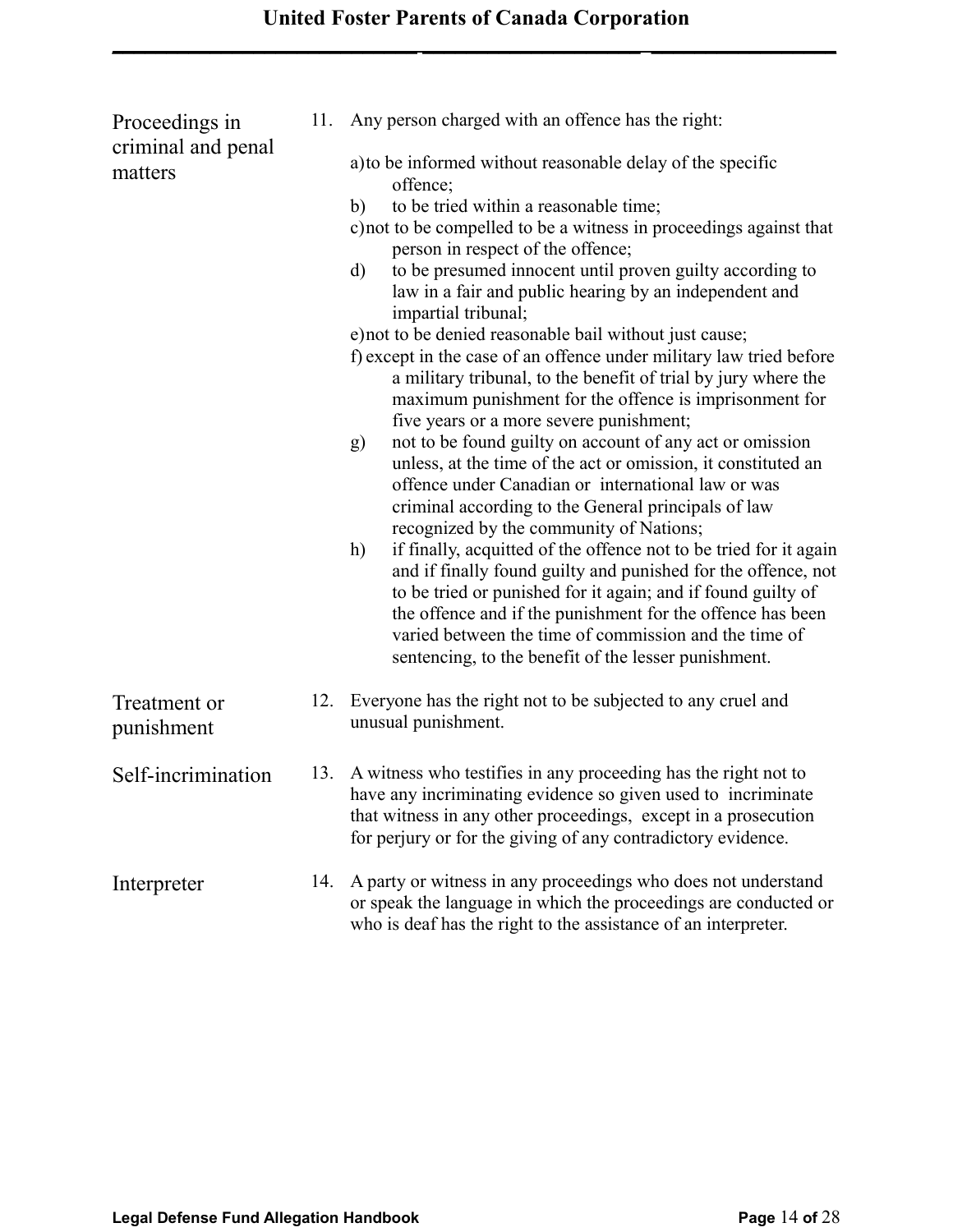# <span id="page-14-2"></span>**5.0 Police Position**

#### **If the Society shows up at your door with the Police and they want to question you, you need to protect yourself.**

If the Police feel an offence has been committed, they are interviewing you with the object of getting a conviction. If the Police become involved or they approach you directly you need to take a number of other steps.

# **REMAIN CALM !**

## <span id="page-14-1"></span>**1. Protecting Yourself**

### <span id="page-14-0"></span>**1.1. Initial Steps to Take**

- *1.* The Police require a warrant to enter your home to arrest you. Do not invite them in or step outside.
- *2.* There is an expectation that all citizens will co-operate with the Police. There is a very fine line between co-operation and self incrimination.
- *3.* Ask why they are there. Your need to co-operate diminishes if they do not tell you.
- *4.* Only go to the police station if you are arrested. If possible make arrangements to meet them at the station, at home or at your lawyer's office at their convenience. **Do not go on a Friday**, a bail hearing will not be held until Monday.
- *5.* Remember the Police may try to use deception to obtain a confession from you.
- *6.* You have the Right to Consult a Lawyer Use It. **Only use Duty Counsel if your counsel is not available and you have no other option.**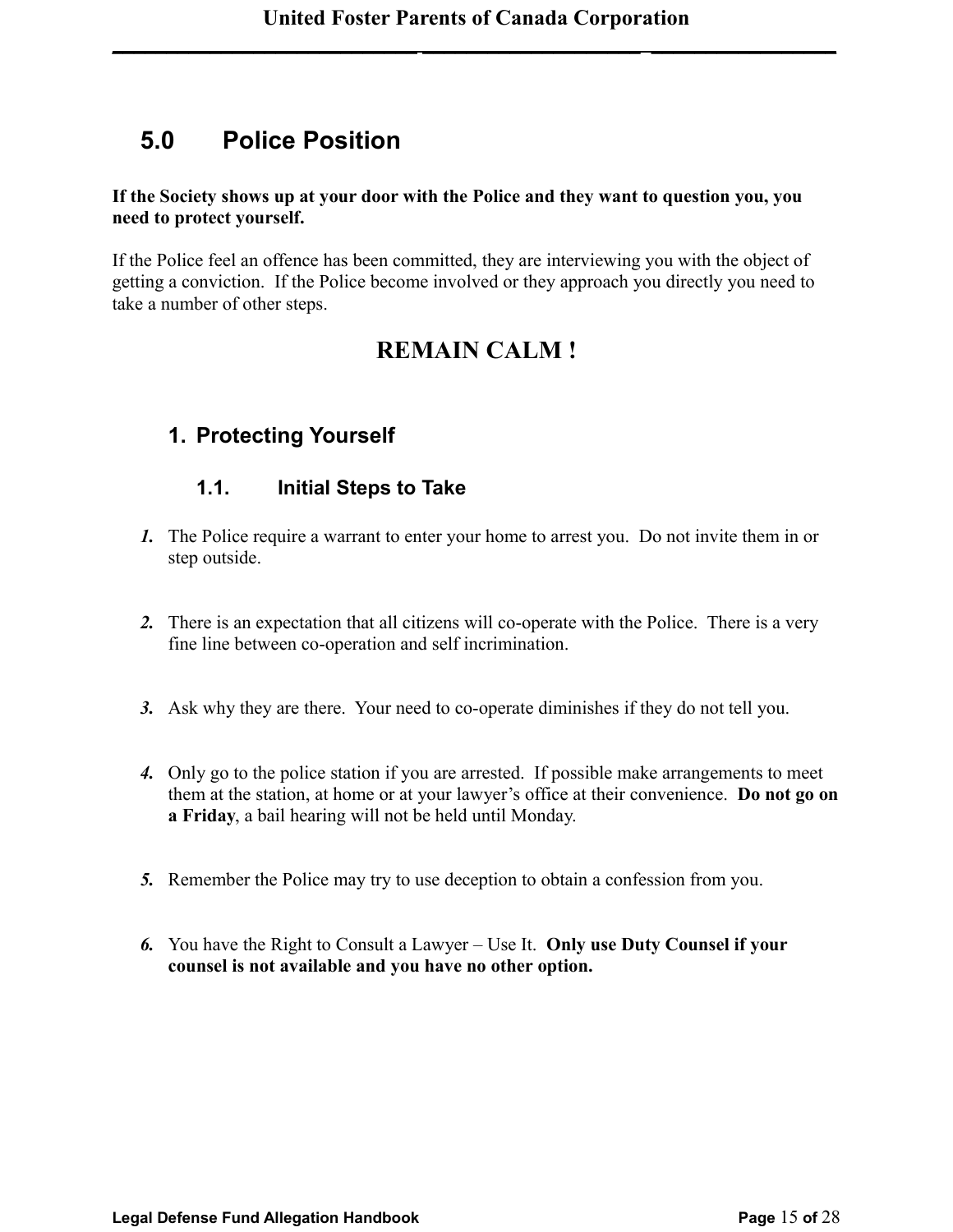## <span id="page-15-1"></span>**1.2. Further Steps to Take**

It is important for you to keep a number of issues in mind if you discover that you are under investigation. If the Society and the police show up at your door:

- **Do Not** make any statements to the Society or Police.
- $\blacktriangleright$
- $\triangleright$  Contact your lawyer.
- $\blacktriangleright$
- $\triangleright$  Contact the LDF Representative for your FPA.
- $\blacktriangleright$
- $\triangleright$  Do not panic; if you are innocent most allegations are quickly resolved.

#### <span id="page-15-0"></span>**1.3. If you are arrested**

#### **Do not admit to anything**.

- $\triangleright$  Do not discuss the matter without seeking legal counsel.
- $\triangleright$  Explain to the Society why you will not be making any statement until after speaking to your Lawyer.
- $\triangleright$  Begin a Diary; enter actual events and be specific, date and details. Leave subjective things out of it, "got up this morning feeling depressed".
- $\triangleright$  Once you are accused, many professionals believe that you are guilty and you must be aware of this dynamic (guilty until proven innocent and then suspect).
- $\triangleright$  Be prepared to be placed under a microscope; both the Defence and Crown will do this to you.
- **Do not** make any attempt to contact the child. This is usually our first reactions, "If I could just talk to him/her, I could clear this up."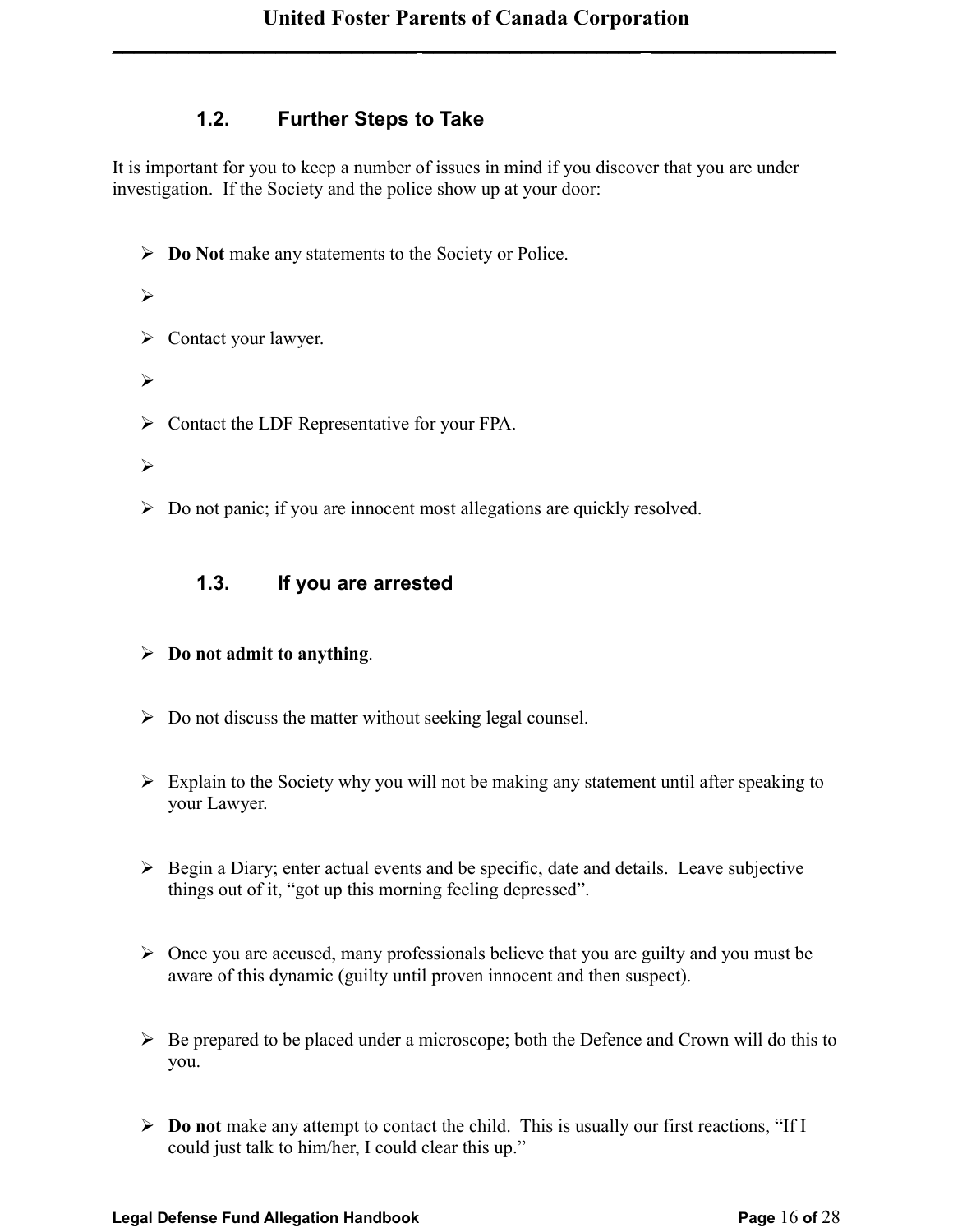- $\triangleright$  Prepare for immediate rejection by people around you. There is a chance that the Media will become involved.
- $\triangleright$  Prepare for frequent absences from home and work for such things as interviews or Court.
- $\triangleright$  Accept that the allegation may take a couple of years to resolve.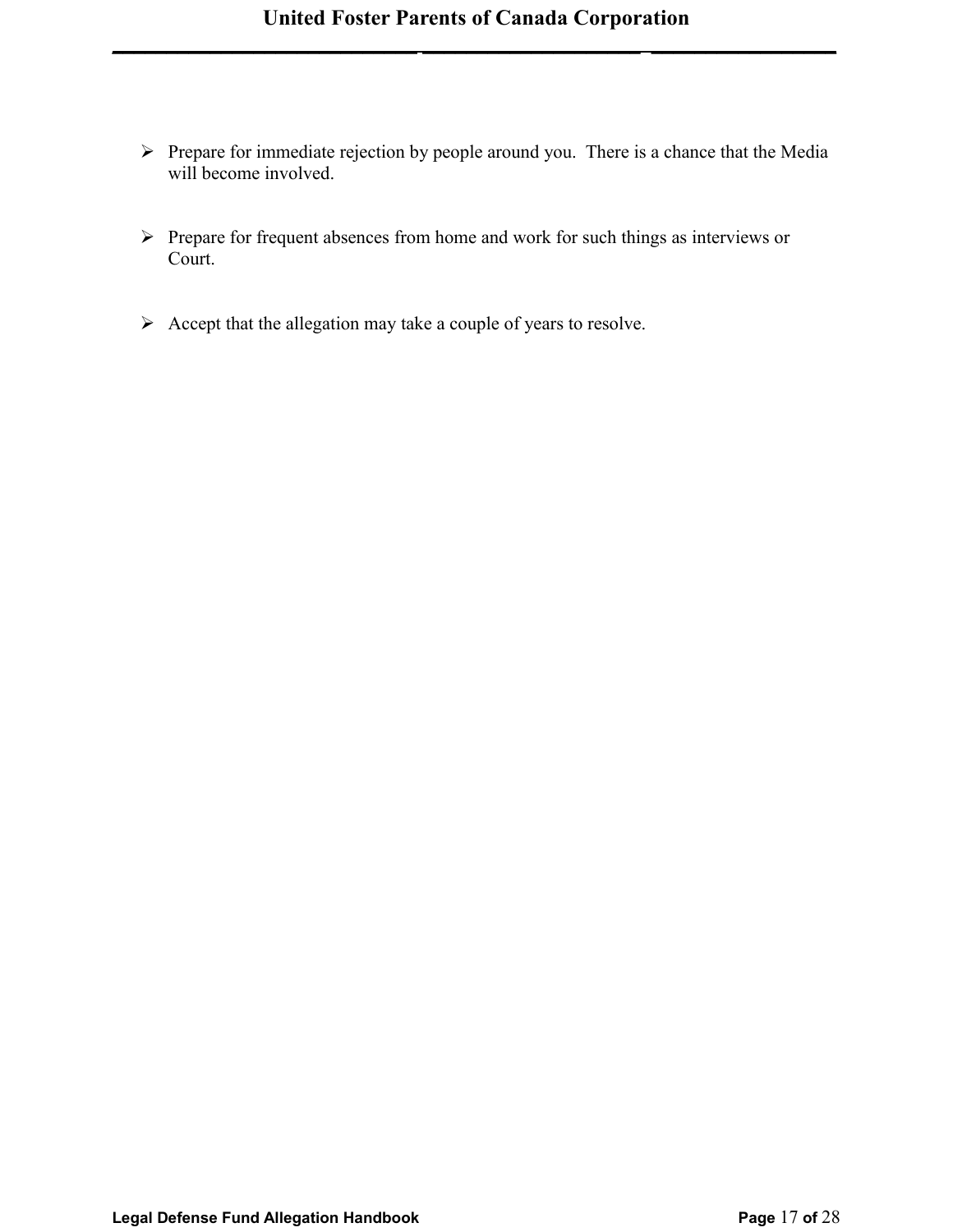# <span id="page-17-1"></span>**6.0 Interviews**

#### **How to conduct yourself in an interview?**

## <span id="page-17-0"></span>**1. Society Interview**

- Agree to the interview in a place of your choosing, Home/Society.
- Have a Communicator/Peer support person present.
- $\triangleright$  Find out the nature of the investigation. If the Society does not give you this information your need to cooperate diminishes or ends.
- $\triangleright$  In an initial interview you deem the situation is very serious you may wish to terminate the interview until you can gather up your own facts or talk to a lawyer.
- $\triangleright$  The Society cannot search your home.
- The Police require a Search Warrant to search your home.
- $\triangleright$  Be aware of the language you use and how you say things. Take the time to frame your answer carefully.
- $\triangleright$  Do not admit to a particular action even as a possibility. For example, "Is it possible you brushed up against the child as you stood up?" Remain silent do not fill the silence with any comment-wait for the interviewer to redirect.
- $\triangleright$  Provide a copy of your notes if requested. Do not surrender your original notes. Do not use a computer to keep your notes – as the Police will seize it.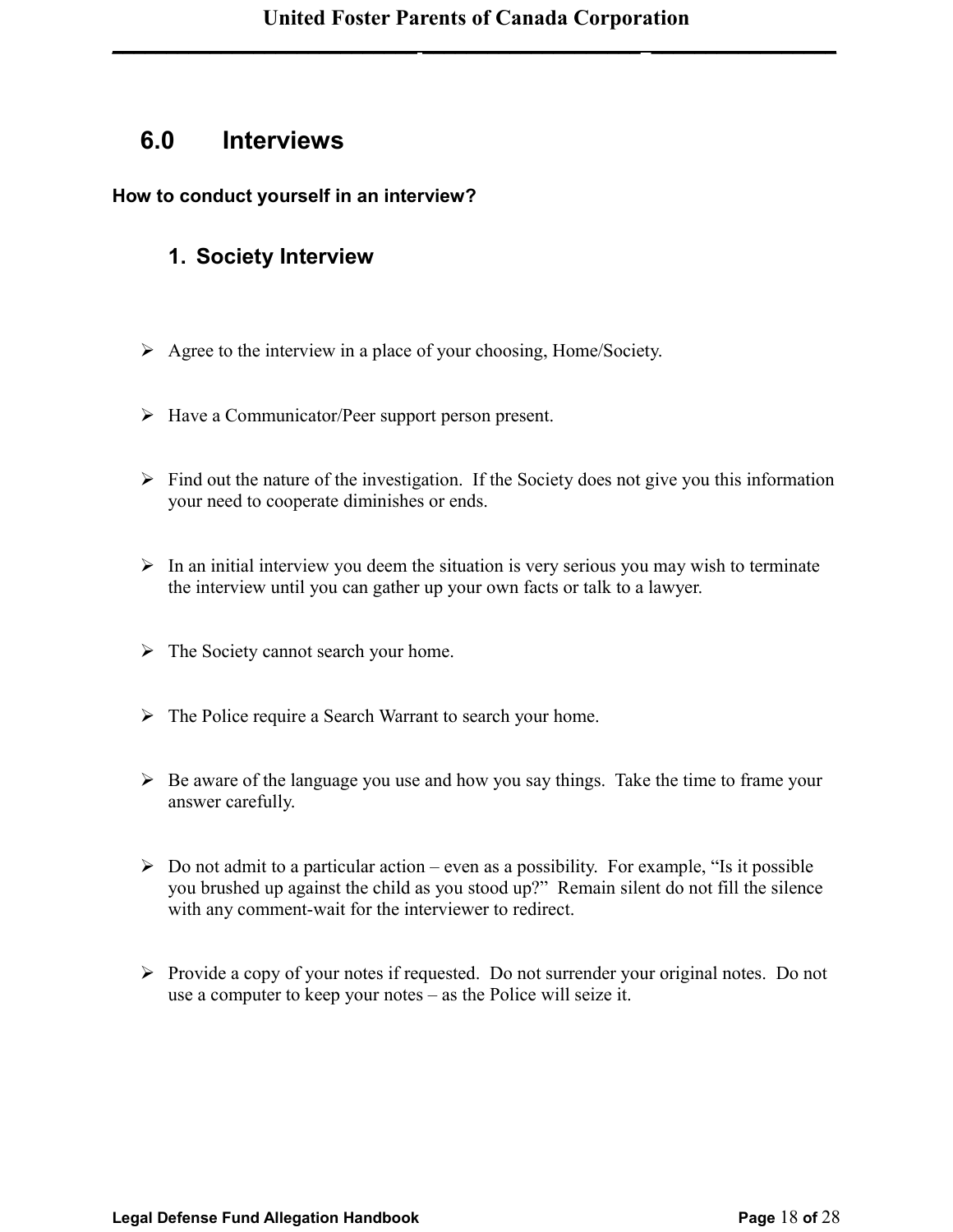## <span id="page-18-0"></span>**2. Police Interview**

If you find yourself in a Police Station without assistance and the Police want to interview you here are a few things that you can do.

- $\triangleright$  Ask to speak to your lawyer.
- $\triangleright$  You may say to any question, "I need to discuss that with my lawyer".
- $\triangleright$  You have the right to remain silent.
- $\triangleright$  Ask that the interview be video taped. In many cases today this is automatic.
- $\triangleright$  Ask for an Audio taped interview.
- $\triangleright$  Ask for pen and paper and write down everything said. Take your time Your Freedom may depend on it.

## **6.3 Role of the Courts**

The Criminal Court will make a finding of guilt if the offence is proven **beyond a reasonable doubt.** If there is reasonable doubt, they will make a finding of not guilty.

 You can be sued civilly after being acquitted of an offence. A civil suit requires a lower standard of proof by probabilities.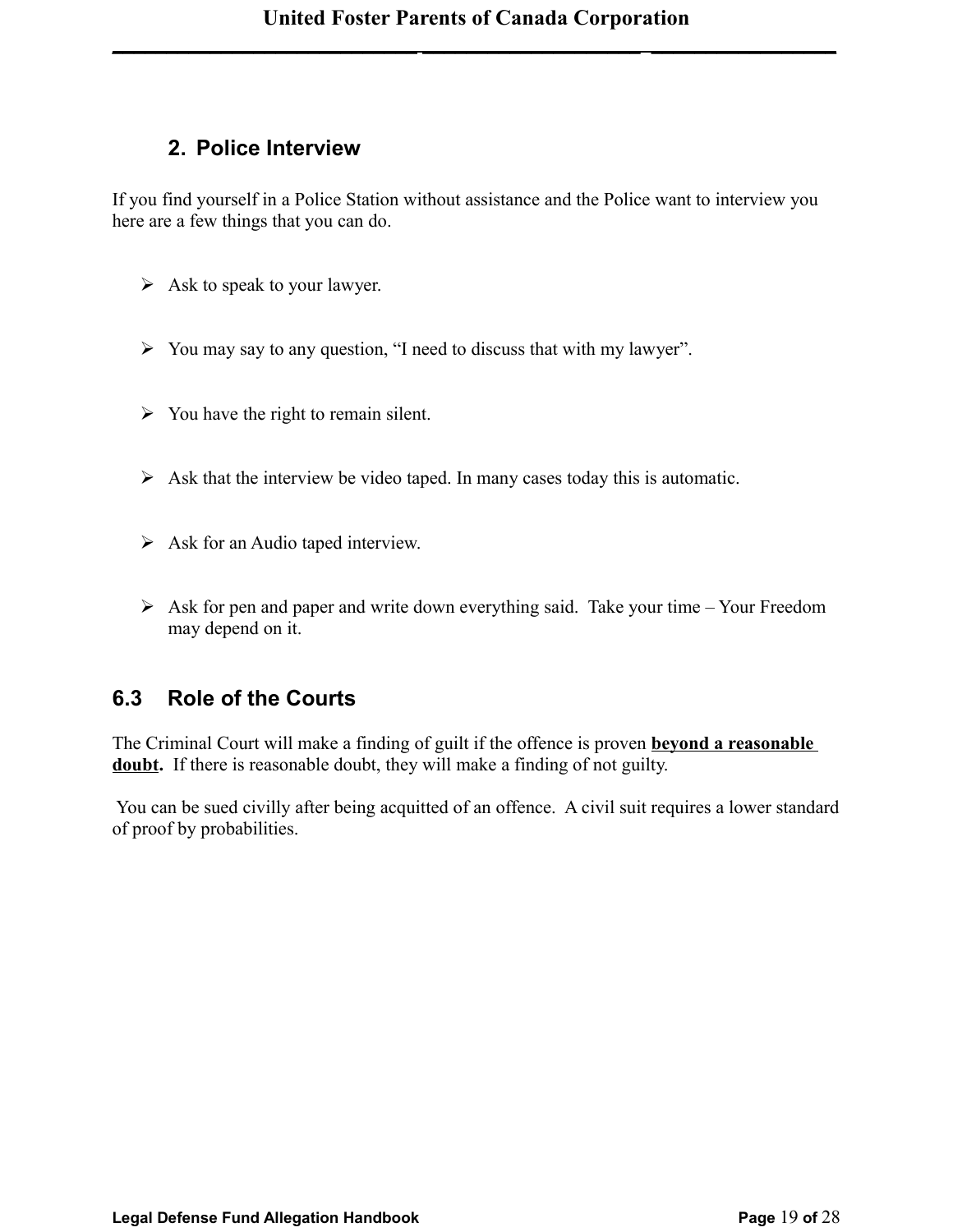# <span id="page-19-2"></span>**7.0 Contact the Legal Defence Fund**

- *1.* Phone your FPA president or one of your local Communicators/Advocates
- *2.* Phone your Local LDF Director or the President of the LDF. Refer to Appendix C on page 23 for the LDF contact information.

## <span id="page-19-1"></span>**1. Contact the Society**

If the police charge you the Societies insurance does cover you. You need to inform the Society that you need to access their insurance fund.

Contact the Supervisor of your Resource Team. The Society may help you with things like Emergency Relief, babysitting and other forms of assistance (possibly financial).

## <span id="page-19-0"></span>**2. Contact a Lawyer**

- $\triangleright$  As a member of the LDF you are entitled to a one hour free consultation with a Lawyer.
- $\triangleright$  To contact the LDF lawyer call your local director.
- $\triangleright$  Phone your own Lawyer, you will need the services of a criminal lawyer. The LDF will cover the cost of talking to a lawyer and provide a retainer if necessary.
- $\triangleright$  The LDF has a number of very successful criminal lawyers on retainer.
- $\triangleright$  We are attempting to establish Regional Criminal Lawyers on retainer for each part of the **Province**
- $\triangleright$  Your Lawyer is there to protect your Rights Use one.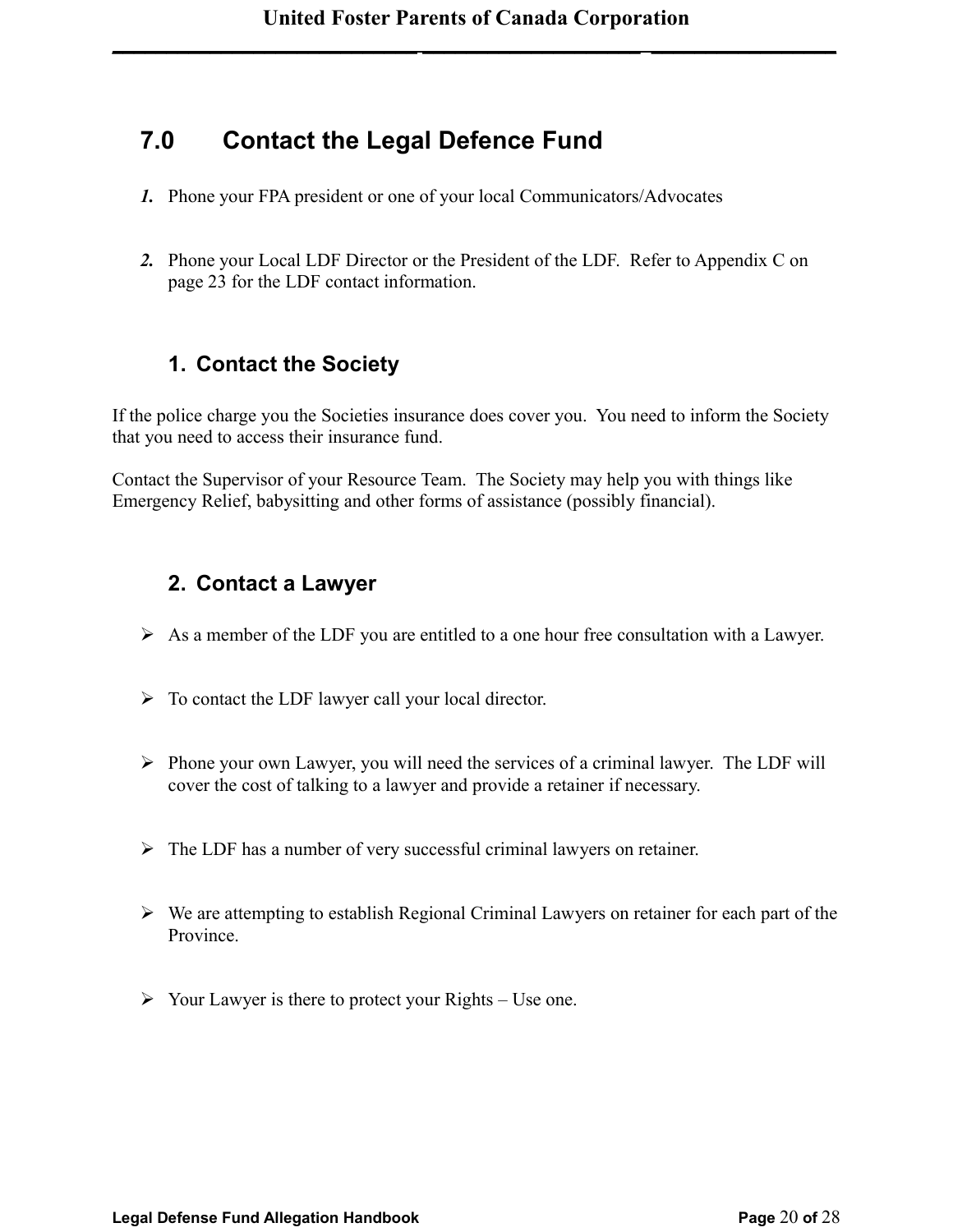# <span id="page-20-0"></span>**8.0 Appendix A: Pre-placement Information**

If you prepare your own list of pre-placement information you might want to consider the following questions or areas:

| 1.  | Name                                                                                                                               |
|-----|------------------------------------------------------------------------------------------------------------------------------------|
| 2.  | Age                                                                                                                                |
| 3.  | <b>Cultural Background</b>                                                                                                         |
| 4.  | <b>Complete Medical History</b>                                                                                                    |
| 5.  | <b>Last Address</b>                                                                                                                |
| 6.  | Parents Name(s) and Address                                                                                                        |
| 7.  | <b>Family Dynamics</b>                                                                                                             |
| 8.  | Complete School Background                                                                                                         |
| 9.  | Siblings and their status, as well as, their birthdays                                                                             |
| 10. | Have parents displayed anger and to what degree                                                                                    |
| 11. | History of family abuse including the mechanism of abuse. For Example: beaten with a<br>belt, pornography, etc.)                   |
| 12. | Is child sexually active and if so to what extent                                                                                  |
| 13. | Any history of drug/alcohol abuse                                                                                                  |
| 14. | Prior placement history - can I contact previous foster parents?                                                                   |
| 15. | Why is the child being moved or taken into care?                                                                                   |
| 16. | Type of care (voluntary or ward)?                                                                                                  |
| 17. | Behaviour problems (e.g. fire setting etc.)                                                                                        |
| 18. | Has this child ever made allegations of abuse/neglect against anyone? If yes, who and<br>what was the outcome of the allegation(s) |
| 19. | Encounters with the law/outstanding court                                                                                          |
| 20. | Legal proceedings pending with parents                                                                                             |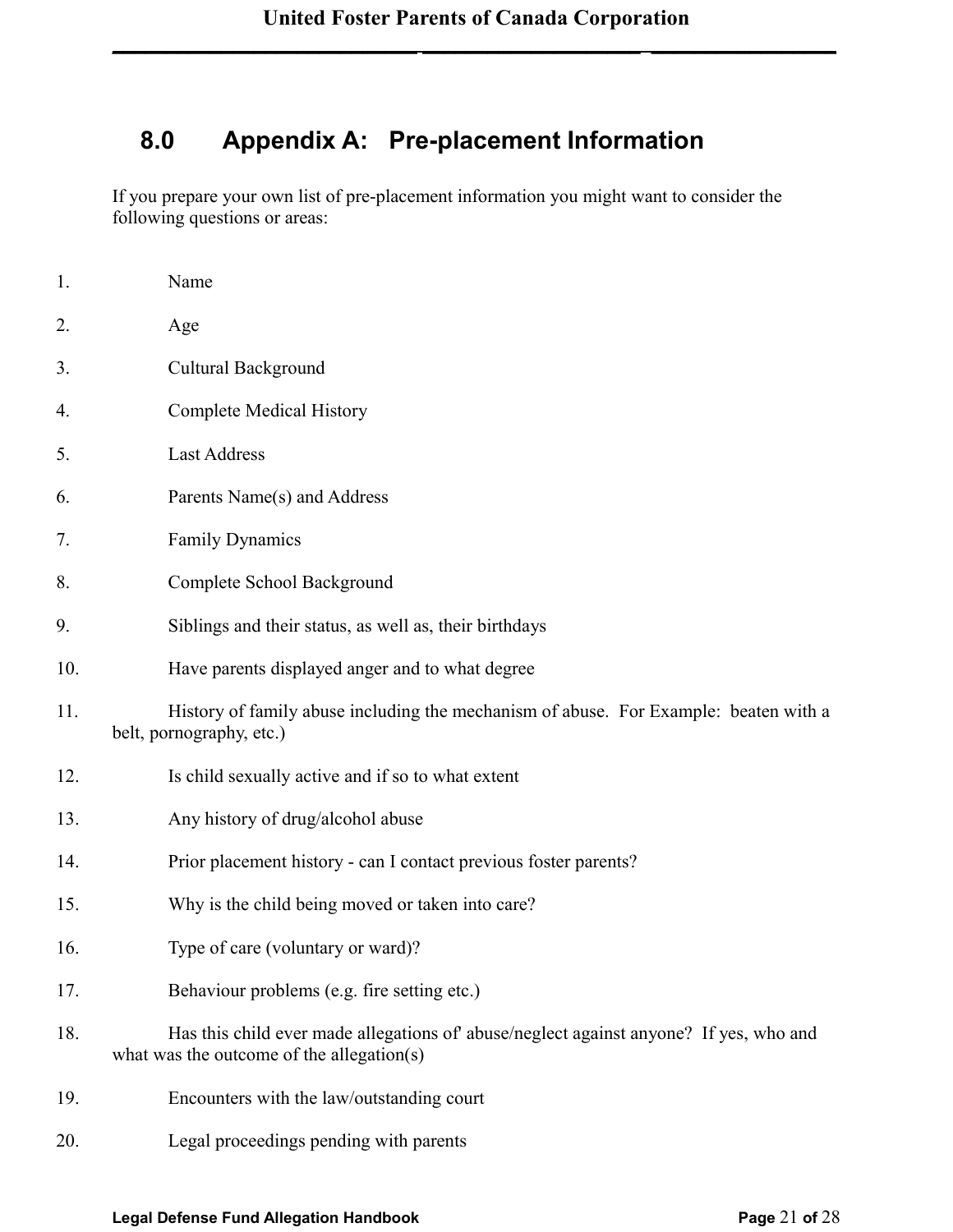## **United Foster Parents of Canada Corporation \_\_\_\_\_\_\_\_\_\_\_\_\_\_\_\_\_\_\_\_\_\_\_\_\_\_\_\_ \_\_\_\_\_\_\_\_\_\_\_\_\_\_\_\_\_\_\_\_ \_\_\_\_\_\_\_\_\_\_\_\_\_\_\_\_\_**

| 21. | Will foster parents be asked to testify in court?                                                                                                       |
|-----|---------------------------------------------------------------------------------------------------------------------------------------------------------|
| 22. | Will there be family visits - supervised/unsupervised                                                                                                   |
| 23. | Is there a family member or family friend whom this child can contact?                                                                                  |
| 24. | How is this child likely to affect my family dynamics?                                                                                                  |
| 25. | Child's strengths                                                                                                                                       |
| 26. | Hobbies, recreation, clubs, special interests, pets, likes/dislikes, etc.                                                                               |
| 27. | How can a foster home best meet the needs of this child?                                                                                                |
| 28. | Special physical provisions required, for example: crib, car seat, diapers, ramp for<br>physically challenged, plastic bed cover ' for bed wetter, etc) |
| 29. | What are the familiar routines for this child, likes and etc.                                                                                           |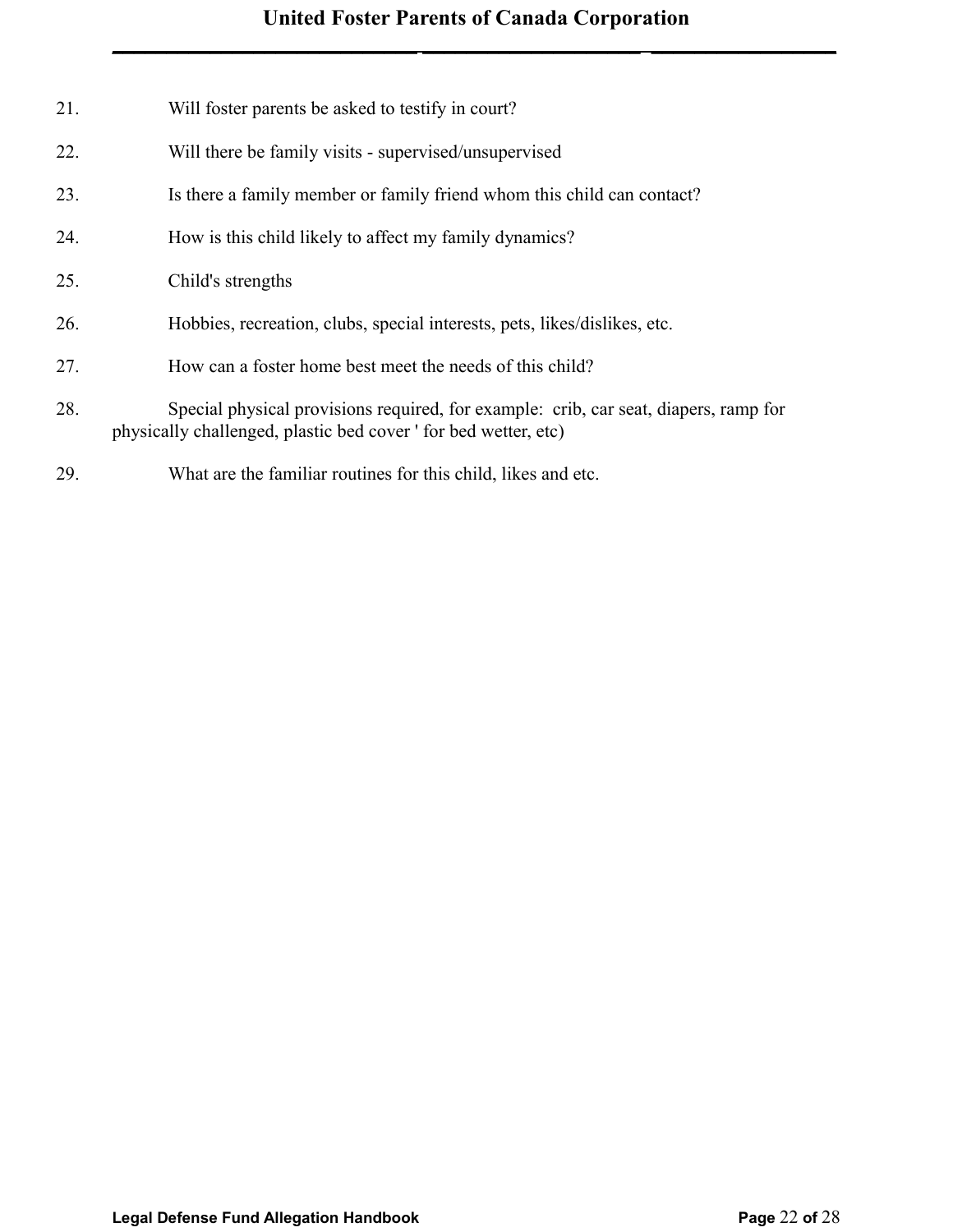# <span id="page-22-0"></span>**9.0 Appendix B – Daily Logs**

It is important that you have some general idea about what and how you should record. Some general ideas are:



- $\triangleright$  Never put the information in more than one place.
- $\triangleright$  Always put it in the order by date (year, month, etc.) in which it was discovered.
- $\triangleright$  Any information that is potentially relevant to the future of the child in any way should be included.
- $\triangleright$  Don't leave out even the most trifling details
- $\triangleright$  If it cannot possibly ever make any difference to the future of the child in any way, leave it out.
- $\triangleright$  If the information is possibly relevant but of questionable reliability, make it clear that there are questions of reliability, and identify them as clearly as possible.
- $\triangleright$  Qualify questionable facts or opinion by quoting their source, identifying any dispute of the facts, and let the reader decide for him/herself whether or not to believe the information/opinion.
- $\triangleright$  Be explicit and without interpretation, just the facts
- $\triangleright$  Identify every reliable witness and piece of corroborative evidence.

Here are some specific examples of content which should be included in the daily logs:

*1.* Include all persons in the home, scheduled staff members, strangers or alternate caregivers visiting and/or working. Indicate any absences or change in plans, where a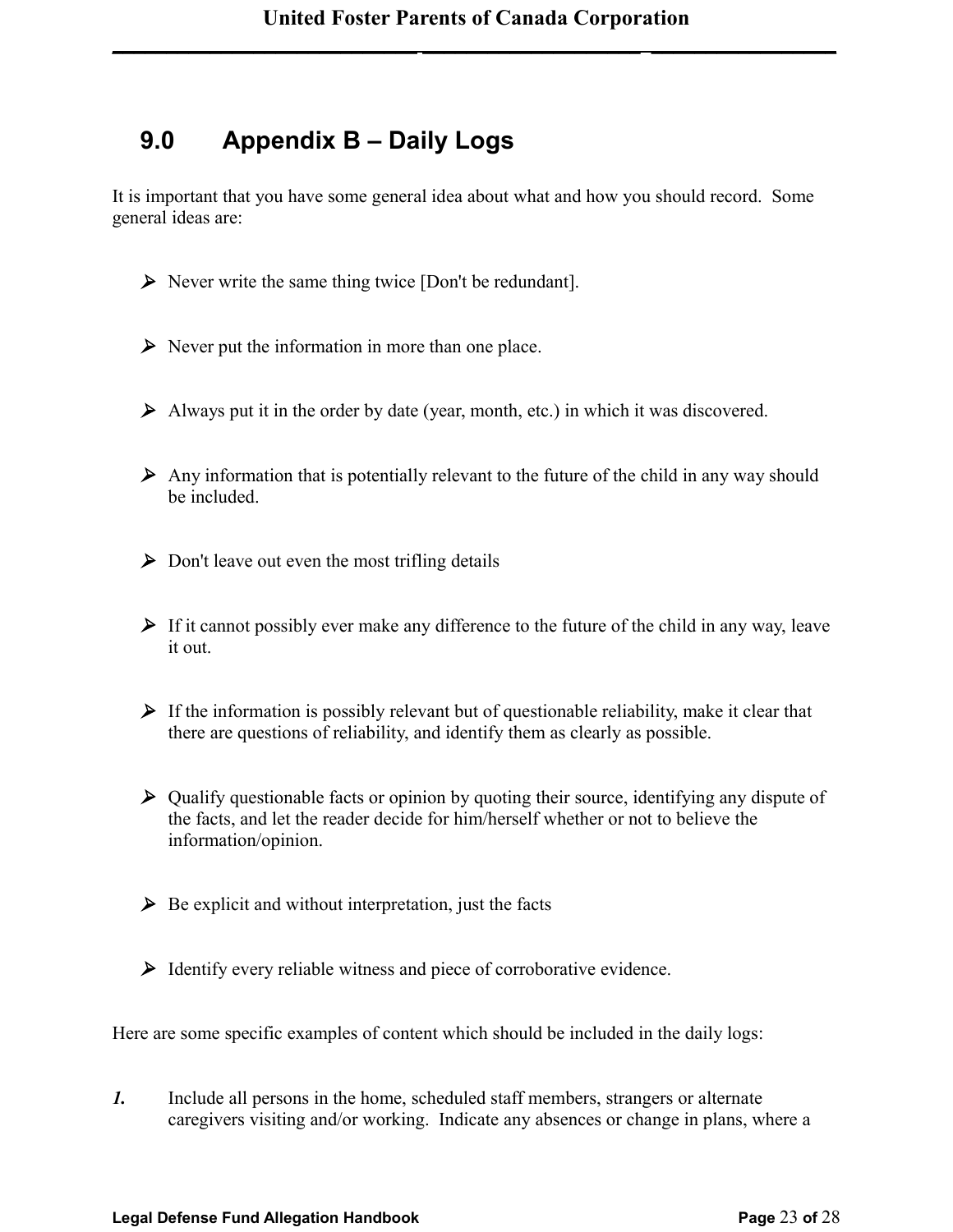schedule shows a person supposed to be working but actually didn't (other than foster parent).

- *2.* Note departures from the regular schedule. Children away or otherwise out of the home except for regularly scheduled school or recreational outings
- *3.* All visitors interacting with children.
- *4.* Any relief arrangements should include private arrangements foster parents make on their own. Note: the CAS should be pre-approve any of these arrangements.
- *5.* Any changes (confirmed or suspected) in a child's health.
- *6.* Any changes (confirmed or suspected) in a child's behaviour.
- *7.* All modifications in medication (prescribed or not, that includes any errors).
- *8.* Medical or dental appointments.
- *9.* Damage or modifications to the child's physical environment (prescribed or not) which could affect their safety, behaviour or quality of life.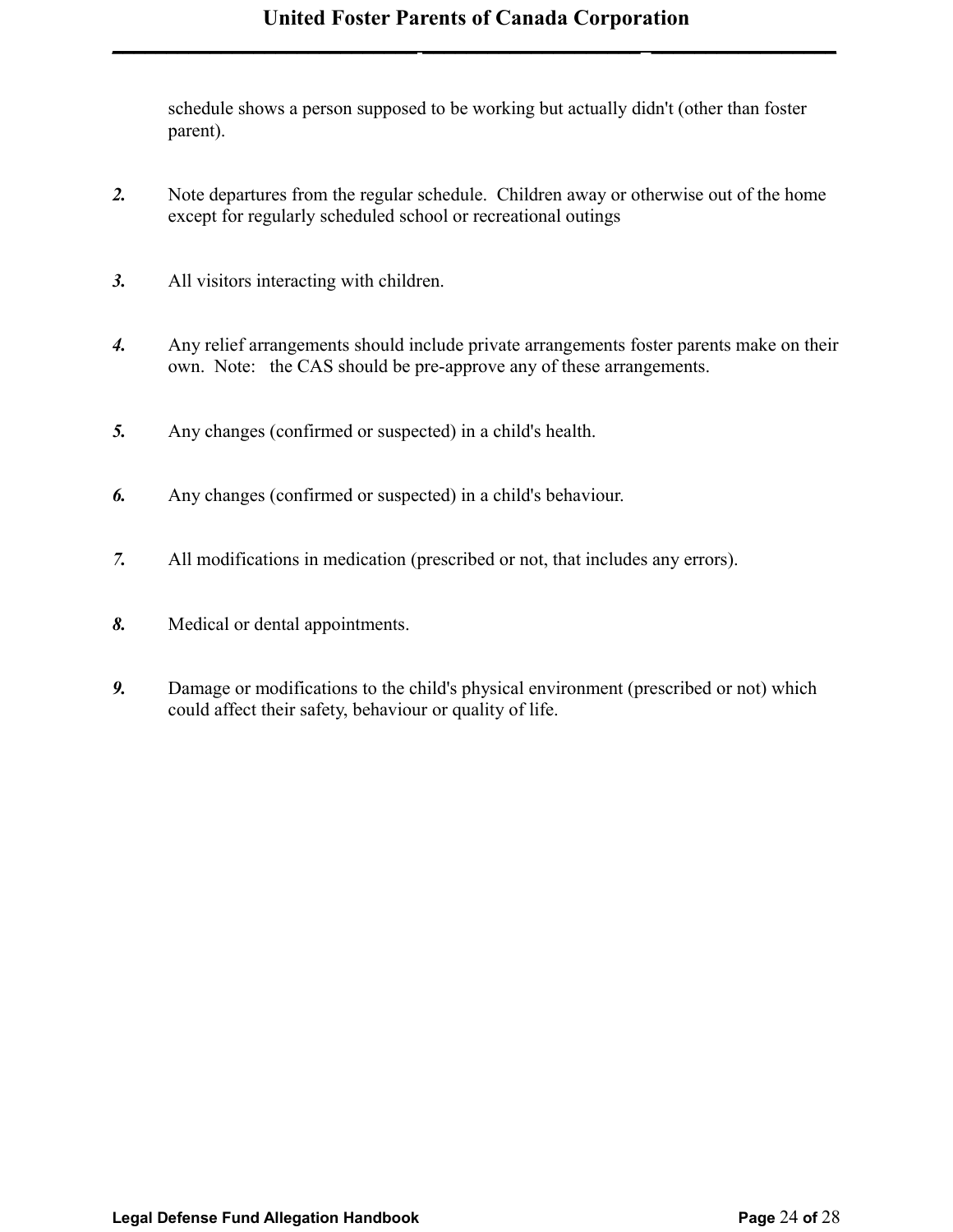## **United Foster Parents of Canada Corporation \_\_\_\_\_\_\_\_\_\_\_\_\_\_\_\_\_\_\_\_\_\_\_\_\_\_\_\_ \_\_\_\_\_\_\_\_\_\_\_\_\_\_\_\_\_\_\_\_ \_\_\_\_\_\_\_\_\_\_\_\_\_\_\_\_\_**

*10.* Injuries sustained, either by accident or by self-injury. Include any difficult to explain circumstance and where witnessed, their origin. Try to record the incident from the point of view of an outside observer who might suspect poor care, negligence, malpractice or abuse. Investigated any unexplained cases, follow the accepted procedures for reporting serious occurrences.

Examples of injuries include: bruises, scratches, wounds, sores, bumps, infections, headaches etc.

- *11.* Outside agencies or professionals contacted for advice (physicians, poison control, etc.). Include the time of contact, person's name and telephone number and advice given as close to verbatim as possible.
- *12.* Statements regarding actions to rectify a possible emergency or safety hazard (First Aid given, boarding up of a broken window, etc.)
- *13.* Any event meeting the definition of a Serious Occurrence as outlined in Policy and Procedures. Follow the Policy and Procedure manual's advice in this regard, (your own agency/department policy).
- *14.* Any information or complaint that has a serious potential impact on residents or on the organization as a whole, (including a foster parent).
- *15.* Any other event, information or circumstance that potentially threatens the well-being of your home or organization.
- *16.* Think in terms of Murphy's Law: What can happen, will happen! Record information that is truthful and keep a "Murphy" from coming true!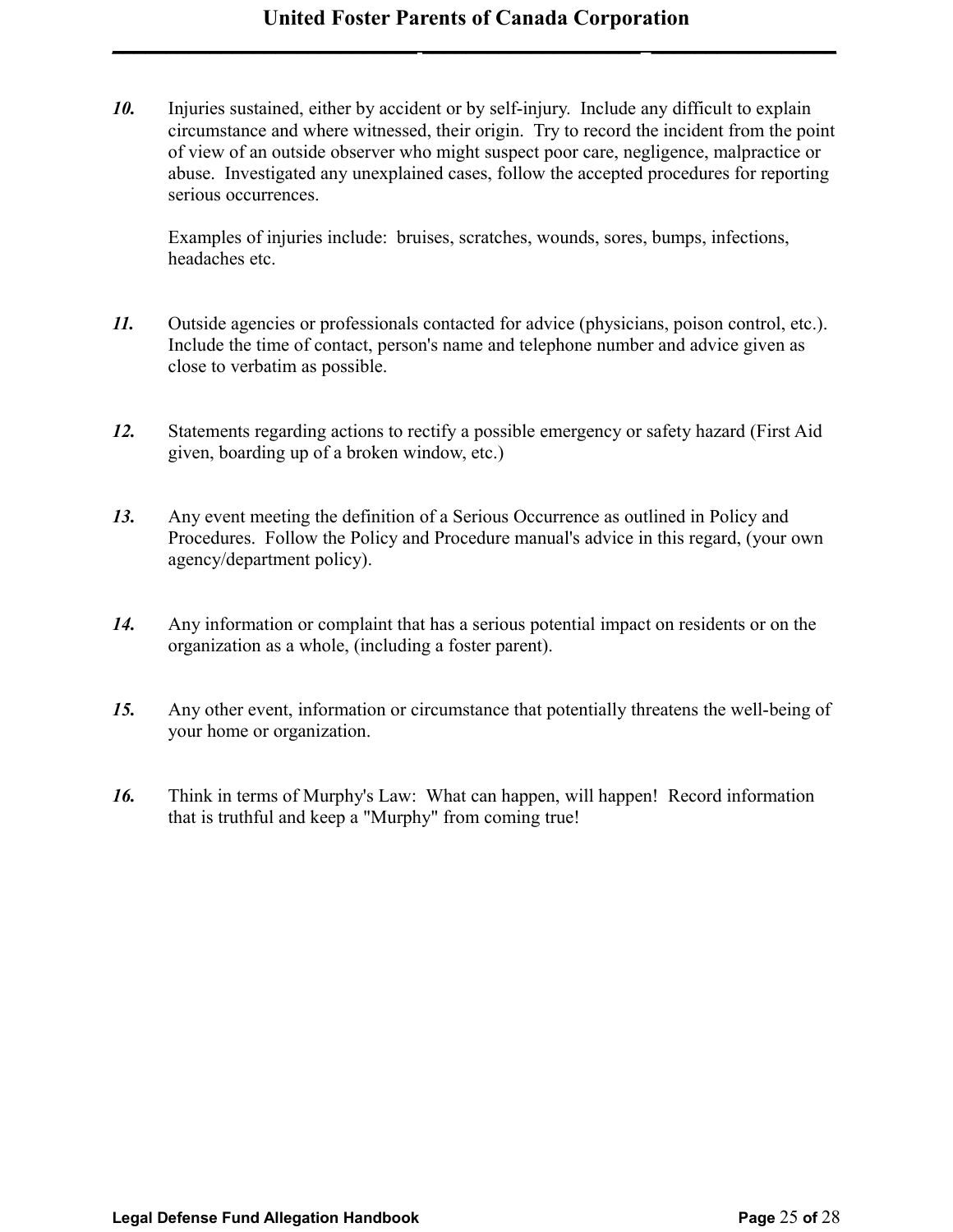# <span id="page-25-0"></span>**10.0 Appendix C – LDF Contacts**

#### **LDF Executive**

#### **President**

Jim Mallon Belleville- Hastings County (613) 395 - 3923 Home (613) 395 - 5855 LDF Business Phone (613) 849 - 6236 Cell jim.mallon@sympatico.ca

#### **First Vice-President**

Graeme Turrell Oshawa Durham (905) 720 - 3423

#### **Second Vice-President**

Art Plume Renfrew (613) 587 - 4269

#### **Treasurer**

Pete Millar Kingston Frontenac (613) 545 - 7982

#### **Secretary**

| Charlene Koolen  | Sarnia Lambton |
|------------------|----------------|
| (519) 849 - 5622 |                |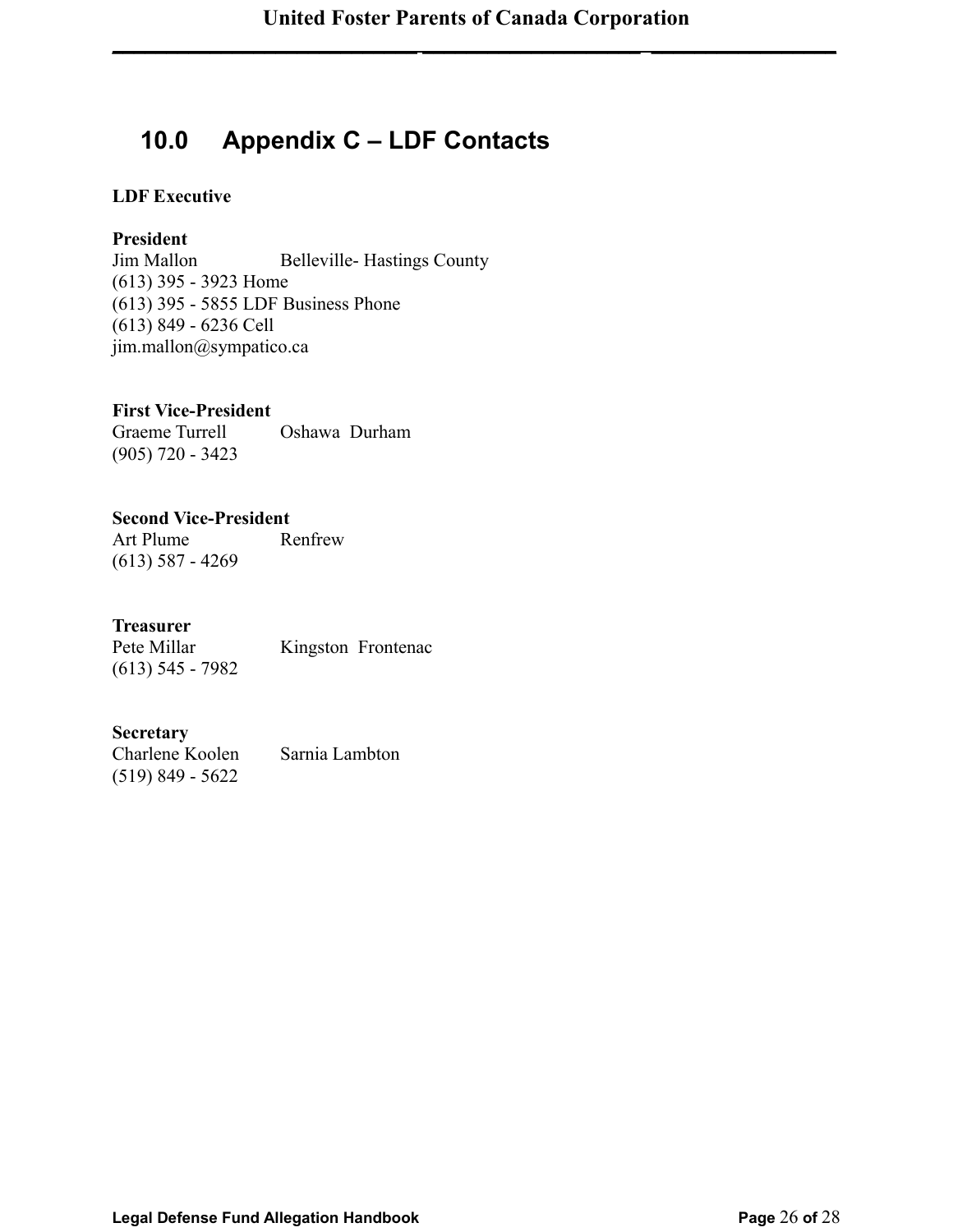# **United Foster Parents of Canada Corporation \_\_\_\_\_\_\_\_\_\_\_\_\_\_\_\_\_\_\_\_\_\_\_\_\_\_\_\_ \_\_\_\_\_\_\_\_\_\_\_\_\_\_\_\_\_\_\_\_ \_\_\_\_\_\_\_\_\_\_\_\_\_\_\_\_\_**

# **Directors**:

| Anne Dafoe            | <b>Belleville Hasting</b>    |
|-----------------------|------------------------------|
| Ron Slatter           | <b>Prince Edward County</b>  |
| John Roesner          | London Middlesex             |
| <b>Bradley Smith</b>  | Brockville Leeds & Grenville |
|                       | Napanee Lennox & Addington   |
| <b>Scott Munroe</b>   | Ottawa Carelton              |
| <b>Jim Sawkins</b>    | Simcoe                       |
| <b>Tony Morrow</b>    | Lanark                       |
| Cindy Persaud         | Peel                         |
| Sara Hay              | Muskoka                      |
| John McMann           | Windsor                      |
| Joy Cole              | FPSO Representative          |
| Cheryl Wood           | Woodstock                    |
| Tammy Lynn Boelher -  | Hamilton Catholic            |
| Linda Langdon         | Hamilton Public              |
| <b>Anne Newell</b>    | Northumberland               |
| Larry Sheard          | Grey County                  |
| <b>Janet Smiaris</b>  | St. Thomas                   |
| Gina Houle            | Sudbury                      |
| <b>Wally Scheurer</b> | Peterborough                 |
| Hans Von Bornhoft     | Cornwall                     |
| Cathy Ryan            | Kingston                     |
| Susan Mellor          | Wellington                   |
| Marilyn Larabee       | Thunderbay                   |